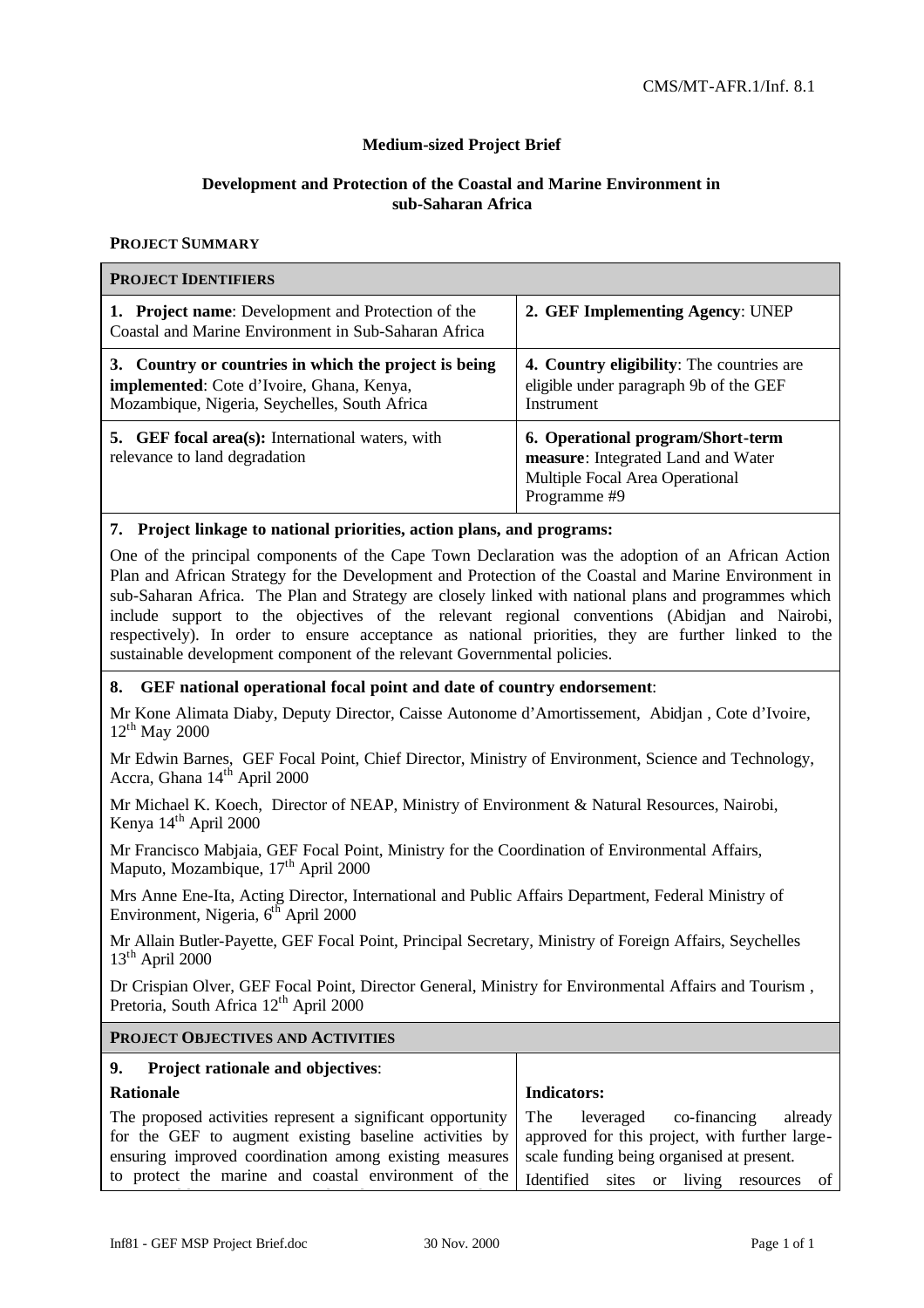| region and by initiating actions based on new partnerships<br>between foreign donors/partners and countries in the<br>region.<br><b>Overall objective</b><br>The overall goal of this Project is to assist sub-Saharan<br>African countries in achieving sustainable management of<br>their coastal and marine environment and resources.                                                                                                                                                                                                                                                                                                                                                                                                                                                                                                                                                                                                                                                                                                                                                                                                                                                                            | regional and global significance that are<br>measurable<br>suffering<br>degradation<br>and<br>actions agreed by participating countries and<br>other partners for remedial and mitigatory<br>actions to solve priority environmental<br>problems in the marine and<br>coastal<br>environment of sub-Saharan Africa.                                                                                                                                                                                                                                                                                                                                                                                              |
|----------------------------------------------------------------------------------------------------------------------------------------------------------------------------------------------------------------------------------------------------------------------------------------------------------------------------------------------------------------------------------------------------------------------------------------------------------------------------------------------------------------------------------------------------------------------------------------------------------------------------------------------------------------------------------------------------------------------------------------------------------------------------------------------------------------------------------------------------------------------------------------------------------------------------------------------------------------------------------------------------------------------------------------------------------------------------------------------------------------------------------------------------------------------------------------------------------------------|------------------------------------------------------------------------------------------------------------------------------------------------------------------------------------------------------------------------------------------------------------------------------------------------------------------------------------------------------------------------------------------------------------------------------------------------------------------------------------------------------------------------------------------------------------------------------------------------------------------------------------------------------------------------------------------------------------------|
| The specific objectives of this Project are to:<br>a) identify areas, sites or living resources of regional and<br>global significance that are suffering measurable<br>degradation (i.e., hot-spots);<br>b) determine the sources/causes of this degradation and<br>the associated scales of impact (national, regional and<br>provide a basis<br>for<br>global) to<br>calculating<br>incrementality at regional and extra-regional scales;<br>sites and resources of regional<br>c) identify areas,<br>significance that, although not currently degraded, are<br>threatened with future degradation either because of<br>the sensitivity of the receptor or the magnitude of the<br>activity posing the threat;<br>d) determine, through<br>root-cause<br>analysis,<br>the<br>fundamental causes of the damage or threat posed; and<br>e) design a programme of interventions<br>addressing<br>problems of regional priority that may be presented to<br>the Partnership Conference.                                                                                                                                                                                                                              | Establishment of a list of regional<br>a)<br>priority hot-spots of environmental<br>degradation;<br>Determination of regional and extra-<br>b)<br>regional incremental costs<br>of<br>the<br>elimination, or reduction in severity of<br>environmental hot-spots in marine and<br>coastal areas;<br>Establish and adopt the list of areas,<br>c)<br>sites<br>and resources<br>which<br>are<br>threatened with future degradation and<br>proposals for their protection;<br>use of the results of the root-cause<br>d)<br>analysis for the design of projects; and<br>development<br>and<br>adoption<br>e)<br>by<br>participating countries a programme of<br>interventions for problems of regional<br>priority. |
| 10. Project outcomes:<br>The main outcomes of activities carried out under this<br>Project will be:<br>recommendations to national authorities and the<br>a)<br>international<br>community<br>and<br>on<br>measures<br>interventions for the development and protection of<br>the marine and coastal environment in sub-Saharan<br>Africa, in order to deal with the:<br>· control or elimination of environmental hot-spots<br>in coastal and marine region of sub-Saharan<br>Africa:<br>• protection of threatened sensitive areas, resources<br>and amenities warranting special protection;<br>concrete programme of interventions serving as<br>٠<br>the basis for bilateral or multilateral<br>agreements<br>to be implemented in partnership between African<br>and non-African countries and institutions;<br>assessment of the root-causes of the environmental<br>b)<br>problems in the marine and coastal region of sub-<br>Saharan Africa;<br>adoption of the list of hot-spots and sensitive areas in<br>c)<br>the marine and coastal region of sub-Saharan Africa;<br>and<br>adoption of the priority listing and securing funding<br>$\rm d$<br>or agreed actions as per the findings of the project. | <b>Indicators:</b><br>national authorities endorsing proposals<br>a)<br>for interventions;<br>adoption<br>of<br>b)<br>the<br>Programme<br>of<br>the Partnership<br>Interventions<br>by<br>Conference; and<br>c) commitment by partners (countries,<br>international<br>private<br>sector.<br>organisations)<br>the<br>executing<br>to<br>Programme of interventions.                                                                                                                                                                                                                                                                                                                                             |

# 11. **Project activities to achieve outcomes (including | Indicators:**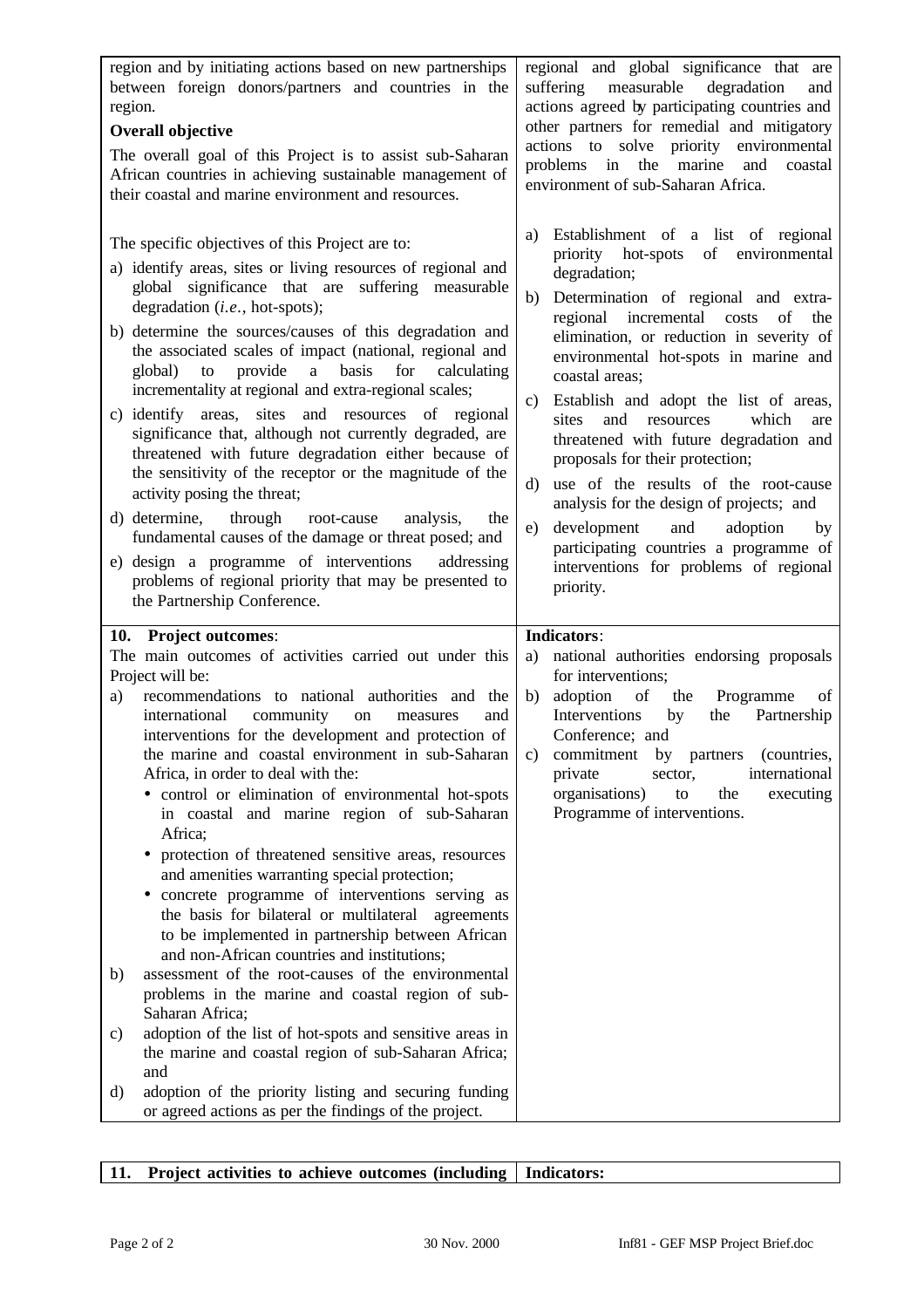|    | cost in US\$ or local currency of each activity):                    | a) | completion of the project according to                                     |
|----|----------------------------------------------------------------------|----|----------------------------------------------------------------------------|
| a) | Project Coordination (Activity 1, US\$ 190,000 of                    |    | agreed work plan and timetable and                                         |
|    | which 90,000 from GEF and 100,000 from other                         |    | within budget;                                                             |
|    | partners);                                                           |    |                                                                            |
|    | b) Criteria and guidelines for the characterisation of               | b) | Guidelines prepared and used<br>by                                         |
|    | environmental hot-spots (Activity 2, US\$ 120,000 of                 |    | participating countries and experts;                                       |
|    | which $70,000$ from GEF and $50,000$ from other                      |    |                                                                            |
| C) | partners);<br>Root-cause analysis of existing impacts and threats to | C) | Results of root-cause analysis and<br>condition of environmental resources |
|    | the marine and coastal environment (Activity 3, US\$)                |    | used in the preparation of project                                         |
|    | 270,000 of which 70,000 from GEF and 200,000                         |    | proposals;                                                                 |
|    | from other partners);                                                |    |                                                                            |
| d) | Identification and characterisation of environmental                 | d) | List of Hot-Spots of regional priority                                     |
|    | hot-spots and threatened sensitive areas, resources                  |    | sensitive<br>areas and<br>and<br>resources                                 |
|    | and amenities warranting special protection (Activity                |    | requiring special protection adopted by                                    |
|    | 4, US\$ 420,000 of which 170,000 from GEF and                        |    | the Steering Group; and                                                    |
|    | 250,000 from other partners); and                                    |    |                                                                            |
| e) | Programme of interventions for presentation to the                   | e) | Adopted Programme of interventions at                                      |
|    | Partnership Conference (Activity 5, US\$ 595,000 of                  |    | the Partnership Conference                                                 |
|    | which $280,000$ from GEF and $315,000$ from other                    |    |                                                                            |
|    | partners).                                                           |    |                                                                            |

# **12. Estimated budget (in US\$ or local currency):**

| <b>GEF</b>                    | US\$ | 750,000   |                         |
|-------------------------------|------|-----------|-------------------------|
| Co-financing                  |      |           |                         |
| <b>ACOPS</b>                  | US\$ | 75,000    | in cash and kind        |
| Cote d'Ivoire                 | US\$ | 15,000    | in kind                 |
| Ghana                         | US\$ | 30,000    | in kind                 |
| Kenya                         | US\$ | 30,000    | in kind                 |
| Mozambique                    | US\$ | 15,000    | in kind                 |
| Nigeria                       | US\$ | 30,000    | in kind                 |
| Portugal                      | US\$ | 100,000   | in kind                 |
| Seychelles                    | US\$ | 30,000    | in kind                 |
| South Africa                  | US\$ | 70,000    | in cash and kind        |
| UK.                           | US\$ | 160,000   | in cash                 |
| U.S.A.                        | US\$ | 200,000   | in cash                 |
| <b>UNESCO</b>                 | US\$ |           | 70,000 in cash and kind |
| <b>IUCN</b>                   | US\$ | 50,000    | in kind                 |
| UNEP/GPA                      | US\$ | 100,000   | in cash and king        |
| <b>Sub-total Co-financing</b> | US\$ | 975,000   |                         |
| TOTAL                         | US\$ | 1,725,000 |                         |

#### **INFORMATION ON INSTITUTION SUBMITTING PROJECT BRIEF**

# **13. Information on project proposer:**

The Project Proposer is the Advisory Committee on Protection of the Sea (ACOPS) which has been designated by the Ministerial session of the Cape Town Conference (through the Cape Town Declaration) as the facilitator of the Preparatory Committee. It should be noted that whilst ACOPS is a global NGO, it operates in Africa under the political leadership of ministers from Seychelles (Eastern Africa), South Africa, and Senegal and Nigeria (West Africa). Also, it includes a number of leading African Government officials and experts as members of its advisory boards who take part as African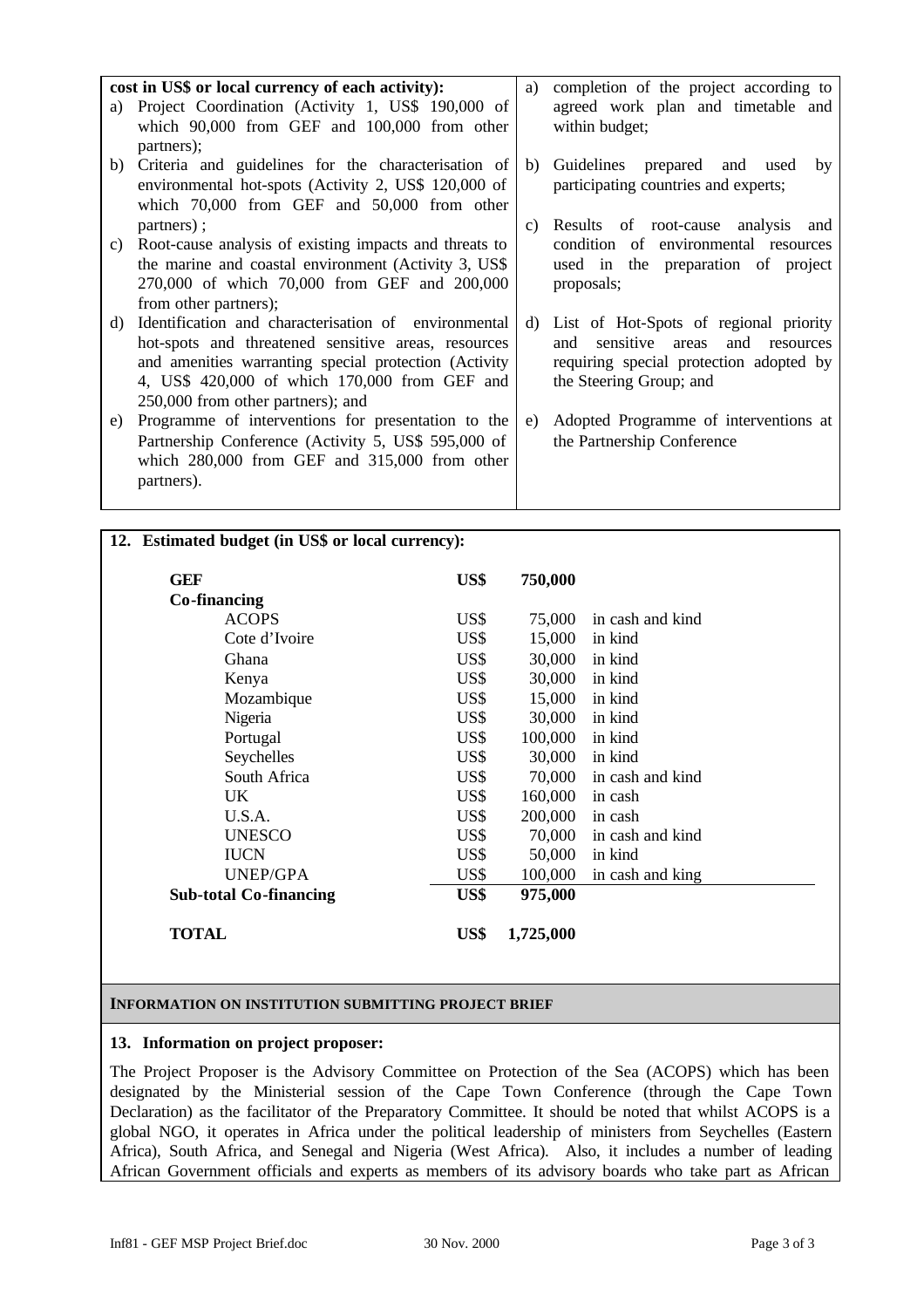consultants in projects where ACOPS act as the executing agency. In addition, other African consultants are co-opted to take part as experts in its projects. The same *modus operandi* will apply in this project, thus guaranteeing both policy controls by Africans and technical excellence.

In addition, ACOPS maintains a network of Vice-Presidents from the northern and southern hemispheres, who ensure coordination of work Some of the world's leading technical experts are members of the ACOPS Advisory Boards and many of these have played important roles in other GEF projects world-wide.

# **14. Information on proposed executing agency (if different from above):**

# **15. Date of initial submission of project concept: December 1999**

**INFORMATION TO BE COMPLETED BY IMPLEMENTING AGENCY:**

# **16. Project identification number: Not yet assigned**

### **17. Implementing Agency contact person:**

Mr Ahmed Djoghlaf, Executive Coordinator, UNEP/GEF Coordination Office, UNEP, Nairobi, Tel 254- 2-624166; Fax 254-2-623557, Email: Ahmed.Djoghlaf@unep.org

**18. Project linkage to Implementing Agency program(s):** The project complements moves within UNEP to strengthen and support the further development of the Abidjan and Nairobi Convention Secretariats and the corresponding Action Plans. UNEP provides the Secretariat for the Convention for Co-operation in the Protection and Development of the Marine and Coastal Environment of the West and Central African Region (Abidjan Convention: adopted 1981, entered into force 1984) and its associated Action Plan (adopted in 1981), restructured in 1993 by the Third Meeting of Contracting Parties). UNEP also provides the Secretariat for the Convention for the Protection, Management and Development of the Marine and Coastal Environment of the East African Region and its associated action plan which calls for shared management between the countries on the management of the coastal and marine environments in the western, central and eastern African sub-regions. The project will work closely with the Secretariats for these two Conventions which will be intimately involved in all aspects of the project. The management of the ecosystems of concern here all suffer from weak institutional frameworks including insufficient capacity, inadequate consideration of the environmental issues surrounding management rationale of these ecosystems relevant national sectoral plans and policies, and in turn, slow progress in addressing issues of transboundary concern. The proposed activity provides the necessary political backing and commitment to ensure that these issues are addressed with the utmost urgency by putting in place the framework needed within Africa to ensure that the gaps, such as those identified above, are addressed at the highest political level.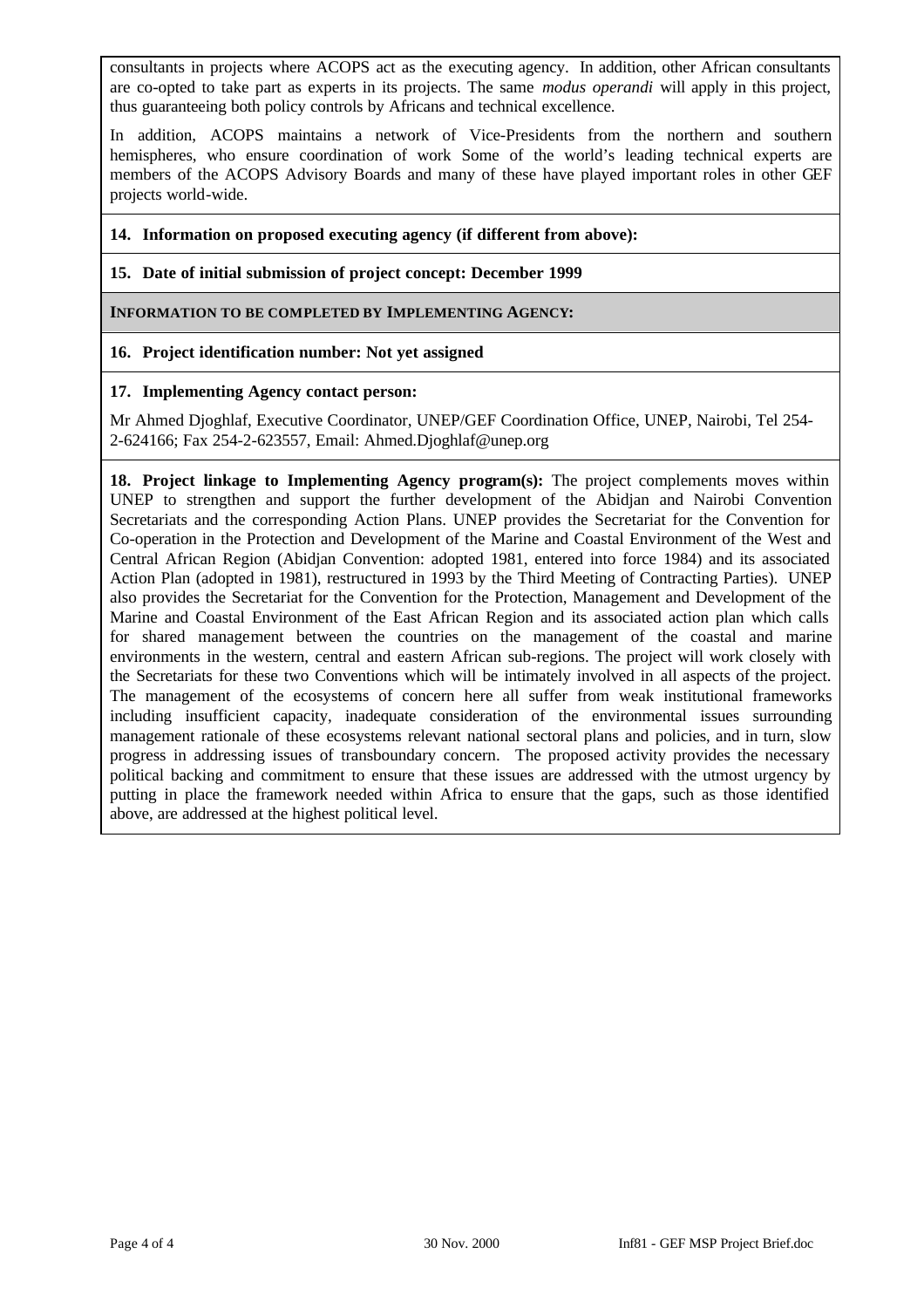### **PROJECT DESCRIPTION**

### **PROJECT RATIONALE AND OBJECTIVES**

### *Rationale*

- 1. Protection of the environment, while high on the international political agenda, is still considered by most African countries as an issue of secondary importance compared with the necessity for enhancing education, medical and other social services. Africa's foreign direct investment (FDI) inflow averaged US\$ 1.9 billion in the mid-1980s. By the mid-1990s, it had risen to 6 billion, however, FDI flows to other developing countries rose much more, and Africa's share of all FDI flows to developing countries fell from 9% over the period 1981-85 to only 3% in 1996-97 (UNCTAD). International assistance in the form of official development assistance (ODA) to countries of the region is declining. Even when such assistance is provided, rarely is it used to solve or mitigate environmental problems.
- 2. There is poor co-ordination and co-operation among existing programmes. This leads to duplication of efforts and waste of financial and human resources. A major contributing factor to this situation is the uncoordinated and fragmented approach of national administrations to environmental protection and the adoption of programmes and projects more often reflecting the views and interests of foreign donors than the real needs of recipient countries.
- 3. UNEP is a partner of the GEF Land/Water Initiative in Africa. The Governing Council of UNEP has also placed African issues as one of its five top priority areas including the reinvigoration of the African Regional Seas Conventions.
- 4. There are significant opportunities for the GEF to augment the baseline activities and ensure an improvement in the coordination among existing measures to protect the marine and coastal environment of the region and others based on new partnerships between foreign donors/partners and countries in the region. GEF intervention is needed to inspire confidence among African political leaders regarding the willingness of the international community to respond to the crisis facing coastal and marine areas and resources in sub-Saharan Africa. Intervention at this time would result in the GEF taking maximum advantage of the emerging political consensus for action among African leaders and foster the newly emerging concept of partnership among international financial institutions, bilateral donors and countries of the African continent.
- 5. Endorsement of the African Process for the Development and Protection of the Coastal and Marine Environment has been achieved at the highest political level, through the OAU Summit, which was held in Algiers in July 1999. An appropriate OAU Resolution not only endorses the African process itself, but also the forthcoming application to GEF.

# *Objective*

- 6. The overall goal of this Project is to assist sub-Saharan African countries in achieving sustainable management of their coastal and marine environment and resources.
- 7. The main objectives of this Project are as follows:
	- a) to identify areas, sites or living resources of regional and global significance that are suffering measurable degradation (*i.e.*, hot-spots);
	- b) to determine the sources/causes of this degradation and the associated scales of impact (national, regional and global) to provide a basis for calculating incrementality at regional and extra-regional scales;
	- c) to identify areas, sites and resources of regional significance that, although not currently degraded, are threatened with future degradation either because of the sensitivity of the receptor or the magnitude of the activity posing the threat;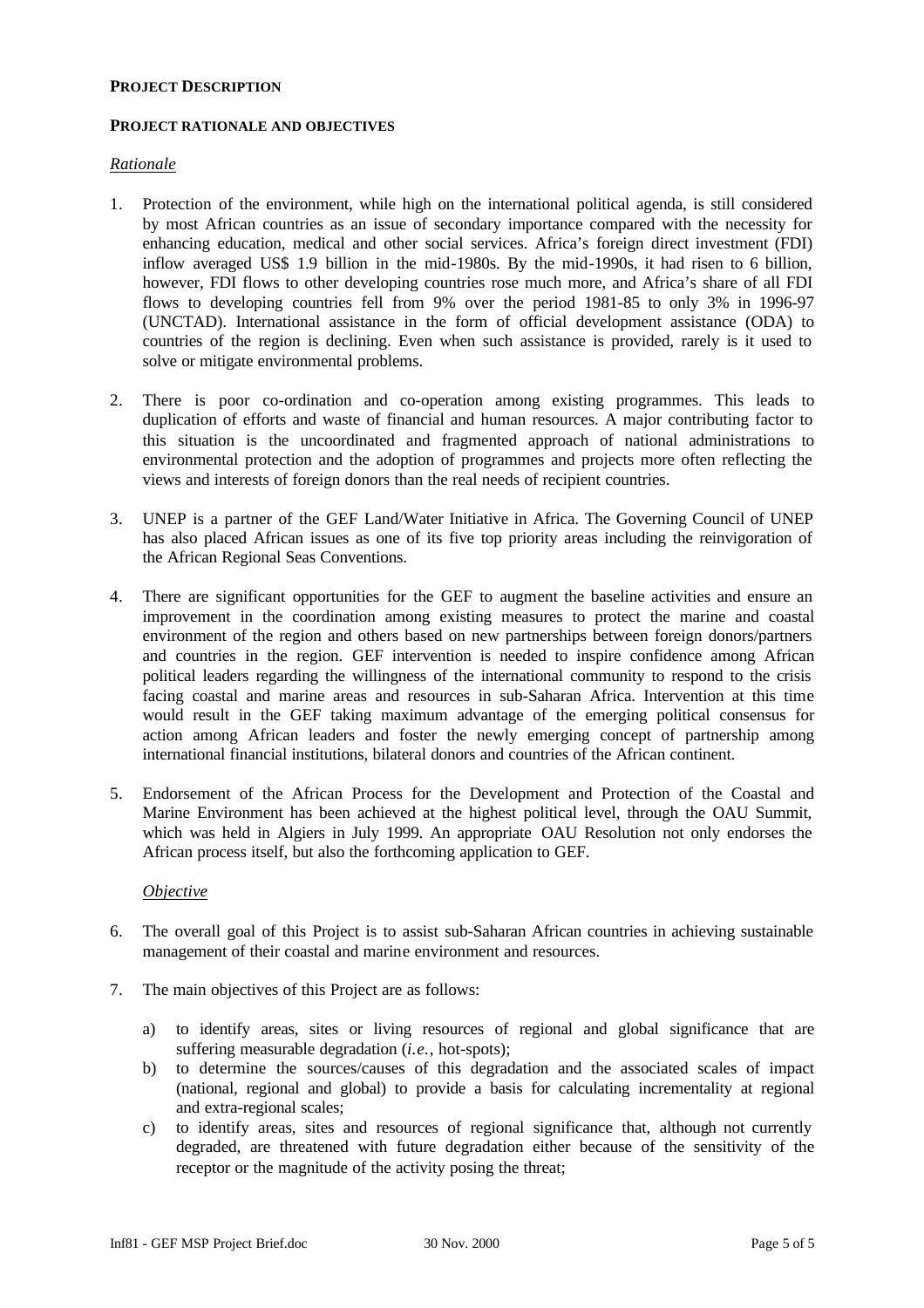- d) to determine, through root-cause analysis, the fundamental causes of the damage or threat posed;
- e) to design a programme of interventions, including demonstration projects and pre-investment studies, addressing problems of regional priority that may be presented to the partnership conference; and
- f) to present the programme of interventions at the Partnership Conference for the Development and Protection of the Coastal and Marine Environment in sub-Saharan Africa, in order to solicit support for the implementation of the programme.
- 8. The programme is envisaged as a range of interlinked regionally co-ordinated country-driven activities focusing on the priorities established in this Project. The subsequent interventions to be supported via commitments made during the partnership conference will be directed towards:
	- a) ameliorating the extent of contemporary degradation of areas, resources and amenities that have been assigned priority at a regional level. Initial emphasis will be devoted to preinvestment studies designed to determine the efficacy and value of larger-scale interventions for which funding can then be attracted; and
	- b) increasing the margin of safety for the protection of areas, resources and amenities threatened with future degradation because of continued or envisaged human activities in sub-Saharan Africa. The application of integrated coastal management including river catchment basins in demonstration projects will be considered as a unifying approach to developing the mechanisms for such increased protection.

# **CURRENT SITUATION**

- 9. The aggregate coastline of the 32 sub-Saharan states exceeds 12,000 km. The southern and northern parts of the West African coast are dominated by desert conditions with an intermediate zone of humid tropical conditions centred on the Gulf of Guinea in the West. The climate of East Africa is influenced by two distinct seasons, the southern and northern monsoon.
- 10. Sub-Saharan African coastal ecosystems include barrier/lagoons, deltas, wetlands, mangroves, coral reefs, and seagrass meadows. Disregarding amenity values, the most important resources from an economic standpoint are fisheries, oil and gas and other minerals including sand, limestone and diamonds. Tourism also makes an important contribution to the economy of the region. Coastal areas are the most densely inhabited and industrialised parts of almost every sub-Saharan country with approximately 50% of the population residing within 100 km of the coastline. The coastal areas are also the location of the main import and export centres and provide food supplies for the landlocked countries of Africa.
- 11. The total salt-water fish harvested by countries of the region was 3.9 million tonnes in 1994 but this figure excludes the catch of foreign fleets that is not landed in the region. FAO has estimated the total potential fisheries yield as 7.8 million tonnes per year. This is consistent with almost half of the total regional marine production being harvested by foreign fleets, predominantly in the Atlantic. Inland fisheries are much less important. In 1996, ECOWAS (Economic Community of West African States) production was 395,000 tonnes and COMESA (Common Market for Eastern and Southern Africa) production was 1.25 million tonnes corresponding to an aggregate of 21.8% of global freshwater production.
- 12. Aquaculture production in ECOWAS in 1996 was 19,000 tonnes (0.1 % of the world total) all of it from freshwater culture. In the same year COMESA production was 79,000 tonnes (0.5 % of the world total) with 10,000 tonnes derived from marine culture.
- 13. Oil and gas exploitation, although limited to a few countries, principally Nigeria, Gabon, Benin, Cameroon, Senegal and Cote d'Ivoire, is a mineral resource of major economic importance to the region. For example, revenues from oil and gas production account for 90% of foreign exchange earnings of Nigeria. Although oil and gas form the most important mineral reserves in the coastal zone, other minerals including hematite, goethite, illmenite, magnetite, zircon, limestone, sand and diamonds are also exploited.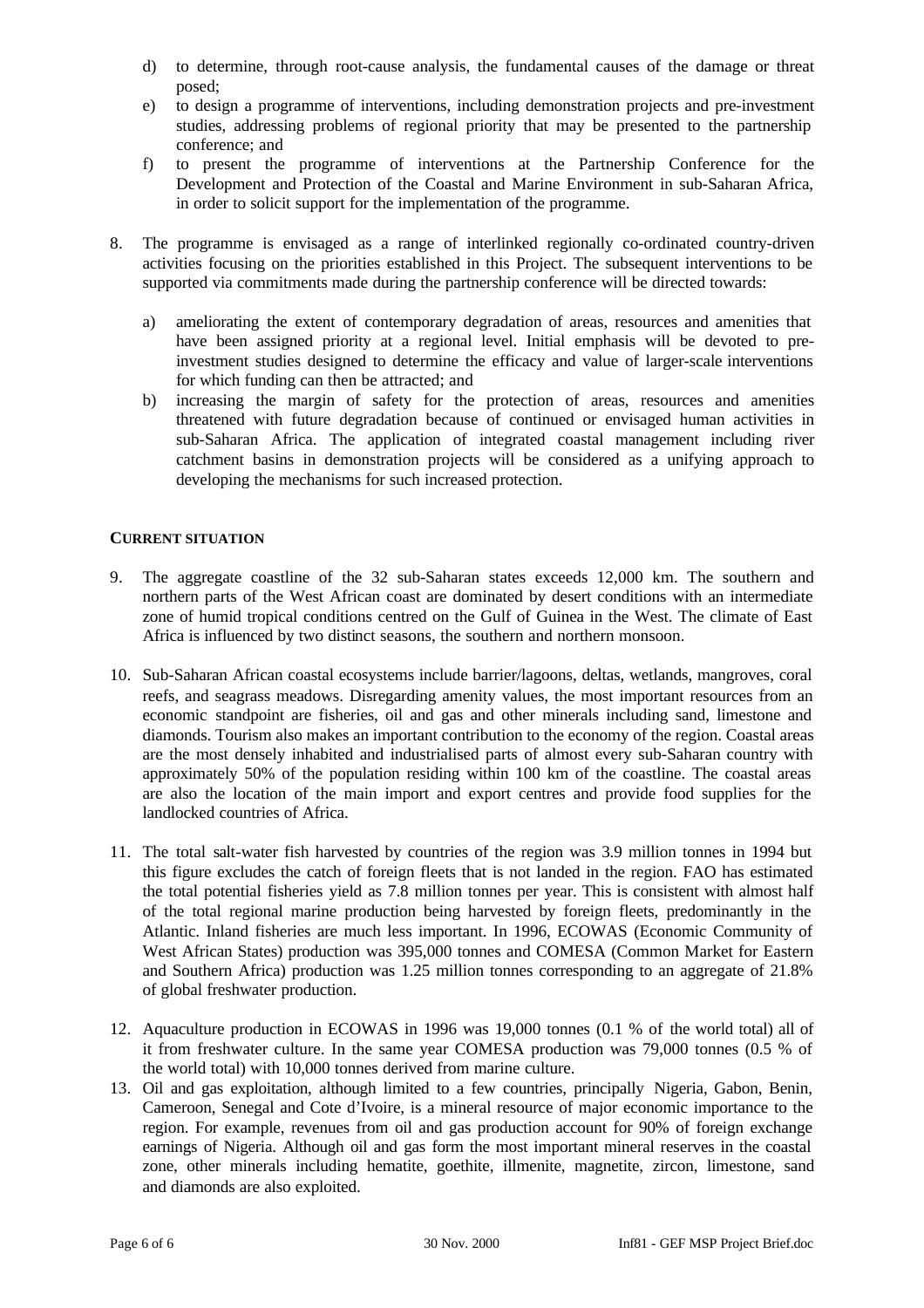- 14. The Western Indian Ocean contains one of the world's busiest oil transportation routes between the Gulf States and the Western Hemisphere. Accordingly, while the shipping industry in Africa is not large by world standards, some of the world's major tanker routes are located off the East African coast. Regionally important levels of shipping traffic also occur between the West African ports of Lagos, Accra and Dakar and Europe and North America.
- 15. The rate of industrial development in the region during the previous four decades has been substantial especially in West Africa. According to a UNDP/GEF 1993 report, about 60% of the industries in Gulf of Guinea States are located within the coastal zone.
- 16. Tourism is a growing industry in some sub-Saharan countries. The natural beauty of the coastline, combined with favourable climate conditions, results in coastal tourism being an important foreign exchange earner for such countries as Gambia, Senegal, Mauritius, Tanzania and Namibia. In the Seychelles, tourism accounts for 18.5% of the GDP and more than 70% of foreign exchange earnings. In South Africa, tourism generates more than US \$ 1.2 billion dollars annually with over 20 million international and domestic visitors to coastal areas each year.
- 17. The region is facing a multitude of problems threatening natural resources some stemming from existing resource exploitation practices. The over-exploitation of fishery stocks is caused mainly by poor regulation, inappropriate quotas, selective harvesting of preferred species, use of inappropriate gear and harvesting of small size classes and reproductive females. High rates of mineral exploitation in the region are causing widespread degradation of coastal areas with concomitant effects on living resources.
- 18. In addition, poorly planned coastal development is leading to increased pollution of coastal areas of the region. The degraded quality of coastal waters and coastal landscapes seriously threatens some traditional tourist destinations and is becoming an impediment to further tourism development. Coastal development is also the dominant cause of the accelerating loss of many natural ecosystems and wetland habitats with significant but often unrecognised amenity values. The further development of aquaculture is limited by deteriorating water quality, destruction of critical habitat for recruitment of stock and the lack of financial and human resources.
- 19. These various trends and problems reflect the increasing stress on coastal and marine areas of the sub-Saharan region. Land degradation, deforestation, loss of biodiversity, loss of wetlands and threats to fisheries and other living resources, and the pollution of coastal waters with sewage and industrial effluents are continuing. The lack of institutional capacity, adequate infrastructure and financial resources continue to frustrate the reversal of fortunes in the region.
- 20. Thus, current trends in sub-Saharan Africa undermine the maintenance of the resource-base essential for sustainable social and economic development of the region. Essentially all of the sub-Saharan countries are under increasing economic stress derived from global and regional economic driving forces. Under such circumstances, the limited resources of many countries are forcing the assignment of relatively low priorities to health, education, housing, let alone environmental protection and the conservation of natural resources. Significant improvements in environmental quality and the protection of natural resources are ultimately contingent on improved economic conditions of people inhabiting sub-Saharan Africa. Recognition of this is essential if any long-term progress is to be made in the improvement of socio-economic conditions in the region.
- 21. The Conventions on Cooperation in the Protection and Development of the Marine and Coastal Environment of the West and Central African Region (Abidjan, 1981) and the Protection, Management and Development of the Marine and Coastal Environment of the Eastern African Region (Nairobi, 1985) and their implementation activities constitute the principal baseline for the proposed GEF project. There are also several other sub-regional and Pan-African ventures, albeit many with limited goals and duration, that also constitute elements of this baseline.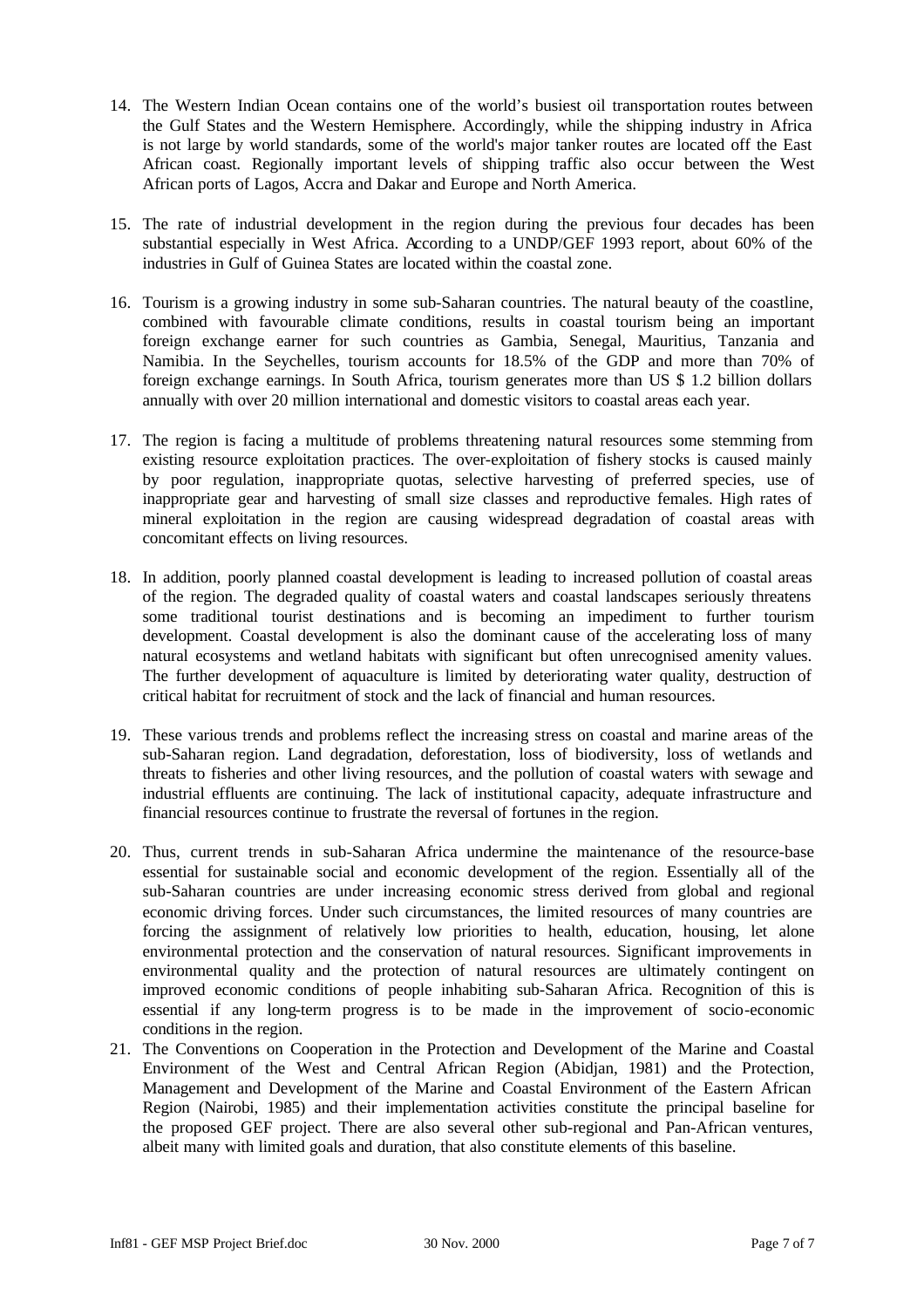- 22. The proposed GEF project is wholly complementary and incremental to these existing programmes and activities within sub-Saharan Africa. A major challenge in this project is to ensure that the resources and external assistance provided to sub-regions, including those to the Nairobi and Abidjan Conventions, are focussed on priority issues whose solution offers the greatest net benefits to the region. This, in turn, requires that assessments of damage and impediments to environmental improvements be holistic and consider all causes of degradation.
- 23. In recognition of the common nature of the most pressing environmental problems, and of their underlying social and economic causes, as well as their transboundary implications, early attempts were made by the sub-Saharan countries to mitigate and reverse the spreading degradation of the coastal and marine environment and their resources. The adoption of the Abidjan Convention in 1981, and the Nairobi Convention in 1985 were a clear indication of the political will of the sub-Saharan countries to join forces in efforts to counter the degradation of coastal and marine resources. The initial focus of the corresponding Action Plans was on marine pollution control, a subject of immediate high priority requiring a harmonised regional policy and strategy. However, experience soon confirmed that underdevelopment, or improper development and resource use, are at the root of most environmental problems and that meaningful and lasting environmental protection is inseparably linked with social and economic development. Therefore, the foci of the Action Plans gradually shifted from a sectoral approach have focusing on pollution control to integrated coastal zone planning and management as the key tool through which solutions are being sought.
- 24. In 1998, realisation that the existing situation was untenable and that new initiatives would be required to revitalise the existing arrangements and programmes through an overarching political support, particularly those supported by legally binding international agreements, resulted in several decisive steps being taken at the highest political levels. The Pan-African Conference on Sustainable Integrated Coastal Management (PACSICOM) (Maputo, 18-24 July 1998) and the ACOPS Conference on Cooperation for the Development and Protection of the Coastal and Marine Environment in sub-Saharan Africa (Cape Town, 30 November - 4 December, 1998) reviewed the problems associated with the use of coastal and marine resources and evaluated the adequacy of existing regional and sub-regional arrangements, mechanisms and programmes relevant to the protection and development of marine and coastal areas. The ministerial segment of the Cape Town Conference adopted the Cape Town Declaration on an African Process for the Development and Protection of the Coastal and Marine Environment with particular reference to sub-Saharan Africa (see Annex 1). The ACOPS/GLOBE Conference Towards Enhanced Ocean Security into the Third Millennium (Stockholm, 31 January  $-2$  February 1998) recommended that urgent action be taken to strengthen the Nairobi and Abidjan Conventions and improve the co-ordination and implementation of other regional programmes and action plans.
- 25. The Summit of the Organisation of African Unity (Algiers, 12-14 July 1999), the Heads of State considered the report submitted by the Government of South Africa on the results of the Maputo and the Cape Town Conferences and endorsed the Cape Town Declaration and adopted a resolution (see Annex 2) recognising the importance of the Abidjan, Barcelona, Jeddah and Nairobi Conventions as frameworks for action.
- 26. In addition to the Action Plans of the Abidjan and Nairobi Conventions, there are a number of sub-regional programmes and arrangements, most of them in the form of projects with specific limited goals and duration. Among those that are more relevant to the subject of the present proposal are: the GEF-supported projects on Water Pollution control and Biodiversity Conservation in the Gulf of Guinea Large Marine Ecosystem, the Benguela Current Large Marine Ecosystem Project, the Transboundary Diagnostic Analysis for the Protection of the Canary Current Large Marine Ecosystem, and the Transboundary Diagnostic Analysis and Strategic Action Programme for Marine and Coastal Environment of the West Indian Ocean; UNESCO's COMAR project on management of African coasts and marine areas; the SIDA/SARECsupported Eastern African Coastal Area Management (SEACAM) Programme and the associated Marine Science Programme for Eastern Africa; IUCN's Regional Programme in Eastern Africa focusing on protection of coral reefs, conservation of turtles and marine areas requiring special protection; IMO's regional and country programmes promoting integrated waste management and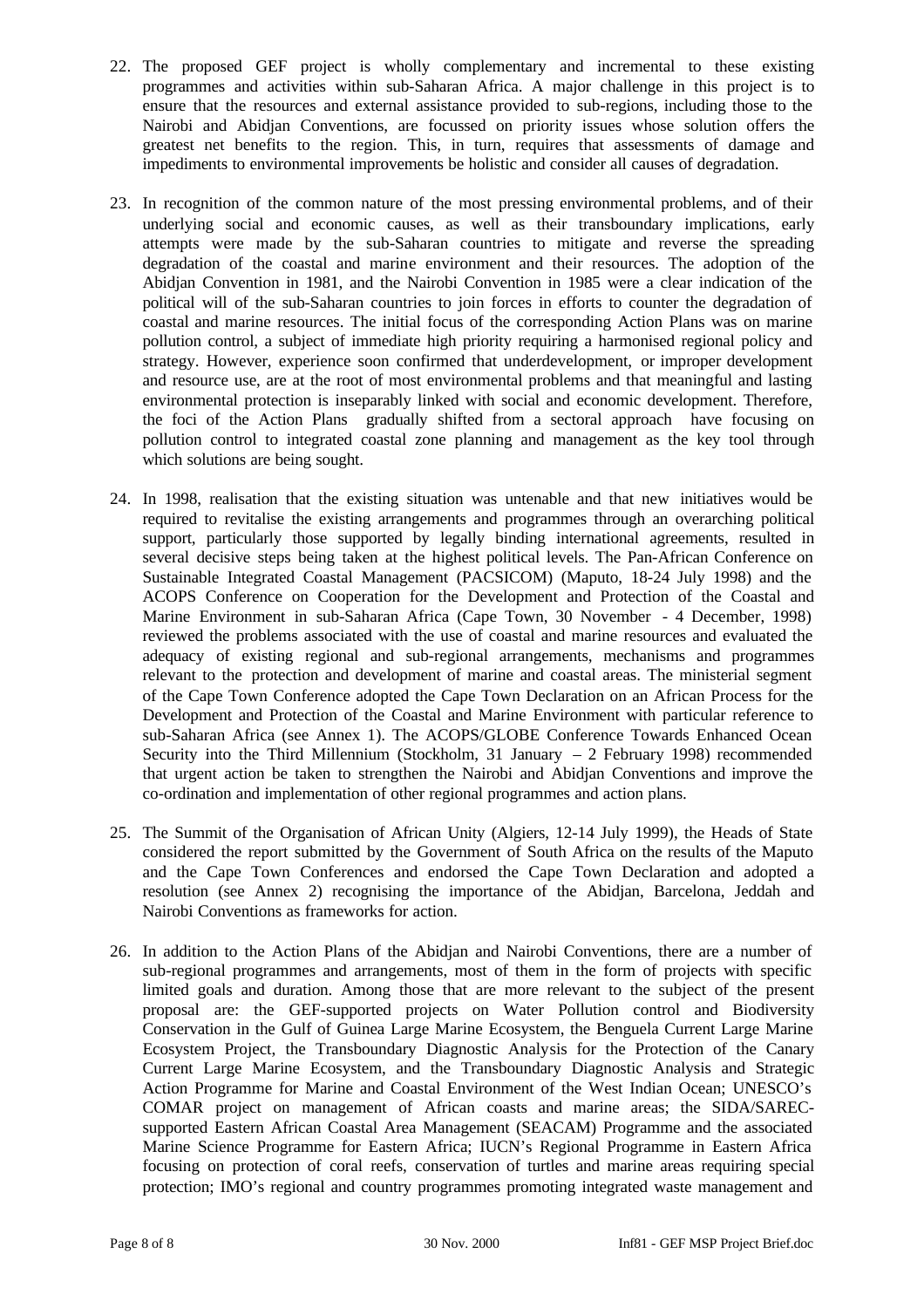response capabilities to oil pollution; IOC's Regional Committee for the Cooperative Investigation in the North and Central Western Indian Ocean; the Indian Ocean Tuna Commission (IOTC) promoting cooperation in sustainable utilisation of tuna fishery; the European Union's Integrated Fisheries Management Project in Eastern Africa; the European Union's Regional Environment Programme of the Indian Ocean Commission (IOC); the GEFsupported World Bank project on Oil Spill Contingency Planning in Eastern African countries; the Fisheries Surveillance Project in selected Western African countries with support of the World Bank and the Government of Luxembourg; and the CIDA- supported Support Programme for Fisheries Management in West Africa in the framework of the Sub-regional Fisheries Commission.

- 27. Co-ordination with the programmes quoted above will be ensured in the following manner.
	- as far as the existing GEF programmes are concerned, links will be established via the Nairobi and Abidjan Convention Secretariats, between this, all-comprehensive Africa programme, and other GEF activities in Africa to ensure the flow of information in both directions. Above all, the political interest in this all-Africa programme (proposed herewith) should assist in greater acceptance of the existing GEF project outcomes;
	- as far as the programmes operated by other agencies, also quoted in the preceding paragraph, are concerned, the following procedures will be utilised to ensure co-ordination:
	- the Indian Ocean Commission (IOC): The former Secretary General of IOC is ACOPS' current Vice-President from Eastern Africa (Minister of Foreign Affairs of Seychelles). Coordination of the two programmes will be ensured through him;
	- SEACAM Programme: ACOPS has co-operated with SEACAM ever since the Cape Town Conference which SEACAM addressed. This network will be used to ensure co-operation during the operation of this programme;
	- UNESCO COMAR project on management of African coasts and marine areas: ACOPS has an MOU on co-operation in Africa with IOC and the organisations have already agreed to co-operate on specific aspects of this project;
	- IUCN's Regional Programme in Eastern Africa: Under the arrangement between the IUCN Director General and ACOPS, the two organisations co-operate in their African programmes (ACOPS is also a member of IUCN). So, the co-operation between the two organisations has already been agreed; and
	- INDIAN Ocean Tuna Commission: ACOPS will ensure co-ordination with the work of this organisation through its Eastern African desk which is situated at the Ministry of Foreign Affairs of Seychelles, which is also the venue of the Indian Ocean Tuna Commission.
- 28. The gaps between existing GEF projects are generally known on the basis of assessments, which have been carried out so far. In fact, the ongoing follow-up projects for some of the regional GEF projects (*e.g.* Gulf of Guinea) specifically incorporate assessment workshops to identify gaps emanating from the original projects so that their proper follow-up is ensured. However, in order to ensure that this umbrella trans-regional project also may assist each individual GEF regional African project, a mechanism will be developed with a view to assuring appropriate liaison. In the past, there was no mechanism which would ensure that either mistakes are avoided or good practices from one area are replicated in other areas. This project will attempt to ensure a link to address this important issue and thus assist protection of environment across the sub-Saharan mega region.

### **EXPECTED PROJECT OUTCOMES**

29. This Project will provide a foundation both for the future rational allocation of limited national resources of the developing countries within the sub-Saharan region and for securing support from external partners for priority actions. Rational prioritisation is the *sine qua non* for optimising the effectiveness of both remedial and preventative actions. An essential element of this project is therefore the convening, with external assistance, of a Partnership Conference to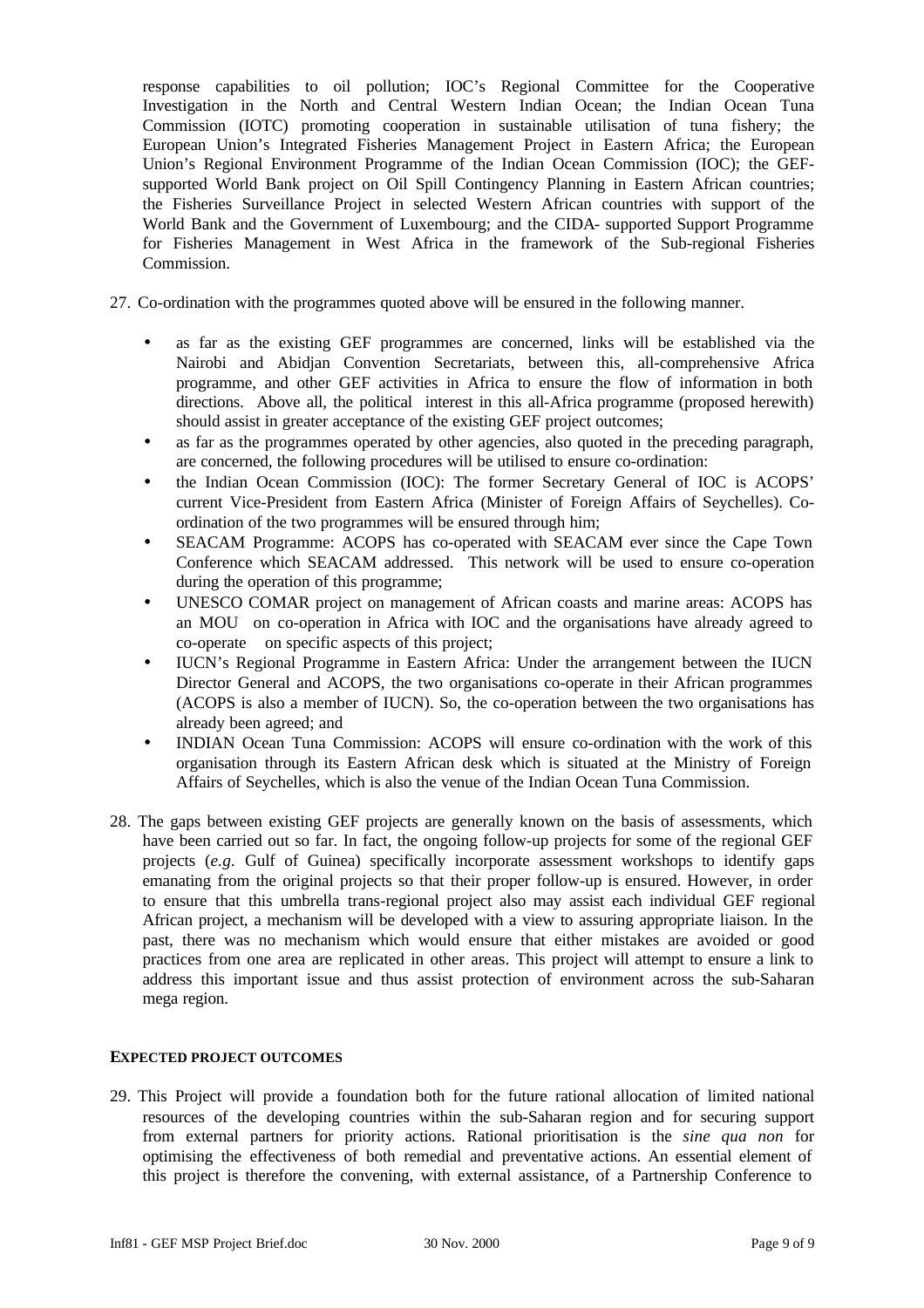attract partners and co-financing for priority actions. This course of action was agreed and endorsed by both African Ministers and external partners at the Cape Town Conference.

- 30. Implementation of the project will therefore lead to the following outcomes that would not be otherwise achieved:
	- a) recommendations to national authorities and international community on measures and interventions for the development and protection of the marine and coastal environment in sub-Saharan Africa, in order to deal with the following problems and issues:
		- control or elimination of environmental hot-spots in coastal and marine region of sub-Saharan Africa;
		- protection of threatened sensitive areas, resources and amenities warranting special protection;
		- concrete project proposals serving as the basis for bilateral or multilateral projects to be implemented in partnership between African and non-African countries and institutions;
	- b) assessment of the root-causes of the environmental problems in the marine and coastal region of sub-Saharan Africa;
	- c) adoption of the list of internationally agreed priority hot-spots and sensitive areas in the marine and coastal region of sub-Saharan Africa; and
	- d) adoption of the priority listing and securing funding for agreed actions as per the findings of the project.
- 31. This course of actions was endorsed by the Preparatory Committee for Partnership Conference on behalf of African countries.

### **ACTIVITIES AND FINANCIAL INPUTS NEEDED TO ENABLE CHANGES**

## **Activity 1: Project Coordination - Project Steering Group**

- 32. A Steering Group will be established, under the chairmanship of ACOPS, to guide and supervise the operational implementation of this Project. The Steering Group will comprise: International Waters specialists from each of the three GEF Implementing Agencies; representatives of IUCN, the Secretariats of the Abidjan and Nairobi Conventions and UNESCO; representatives of countries and organisations with major financial contributions to this Project; and members of the Preparatory Committee for the Partnership Conference, established by the Cape Town Conference. The countries represented on the Preparatory Committee for the Cape Town Preparatory Process were designated in Cape Town as representatives of the Contracting Parties to the Abidjan and Nairobi Conventions.. ACOPS as the designated Secretariat for the Cape Town Process will also provide the Secretariat for the Steering Group that will meet first in October 2000 at the inception of the Project, in April 2001 to review progress in the implementation of this Project and finally in November 2001 to review the outputs of the Project and the progress in the preparation of documents for the Partnership Conference. During the intersessional period the Steering Group will work through correspondence and periodic teleconference calls, as required.
- 33. The first Steering Group meeting will be held in London or Cape Town in October 2000 and will be of three working days duration. Its purpose will be to:
	- confirm and document detailed work plan and timetable for the activities in this Project, including assignment of responsibilities among participants;
	- agree on the topics, dates, venues and the participants to be invited to workshops; and
	- consider and approve any relevant administrative arrangements.
- 34. The cost of this activity will be US\$ 190,000, of which 90,000 from GEF and 100,000 from other partners.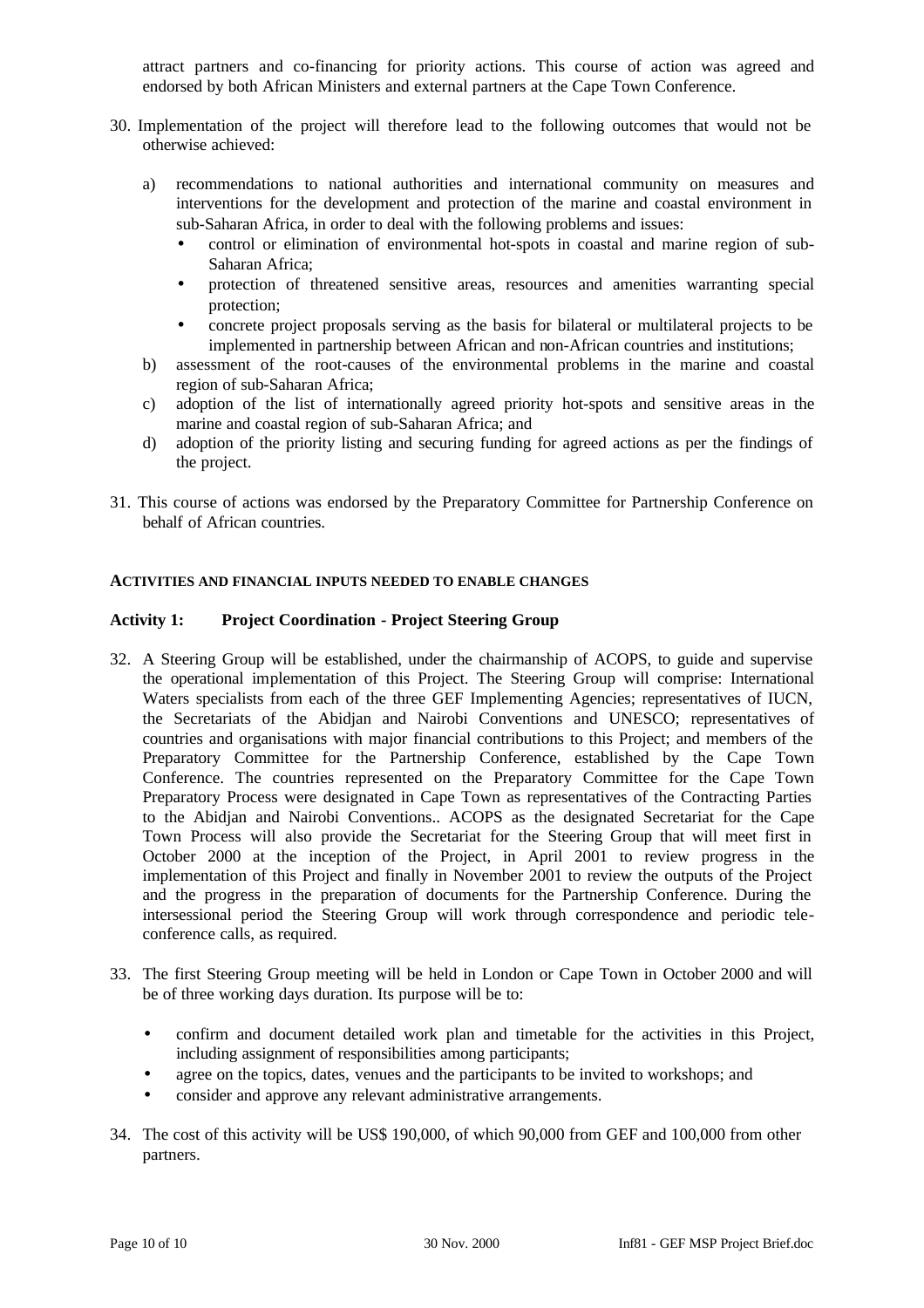# **Activity 2: Criteria and guidelines for the identification and characterisation of environmental hot-spots and sensitive areas, resources and amenities**

- 35. The objectives of this activity are to:
	- a) devise a procedure for the identification and characterisation of environmental hot-spots in the sub-Saharan region of Africa in particular transboundary hot-spots and transboundary sources and causes of degradation of marine and coastal areas;
	- b) devise a procedure for identification and characterisation of threatened sensitive areas, resources and amenities in the sub-Saharan region of Africa, warranting special protection; and
	- c) establish criteria and procedures for the assignment of priorities among the sources and causes of existing degradation of the marine and coastal environment in the region.
- 36. These criteria, subject to review and adoption by the Steering Group, will form the basis for the conduct of Activity 3.
- 37. Two internationally recognised consultants will be engaged to develop criteria for the identification and characterisation of environmental hot-spots and threatened sensitive areas, resources and amenities, and elaborate the methodology for their application. The consultants will be supported by up to six selected local experts remunerated on an honorarium basis.
- 38. This work will be conducted in consultation with the Secretariats of the Abidjan and Nairobi Conventions as well as through contacts with individuals in countries of the region regarding criteria suitable or established for national application.
- 39. In order to set the ground for the implementation of the project and to review the progress in the implementation of the project, two evaluation missions will be carried-out in Eastern Africa and two in West Africa.
- 40. The cost of this activity will be US\$ 120,000, of which 70,000 from GEF and 50,000 from other partners.

### **Activity 3: Root-cause analysis of existing impacts and threats to the marine and coastal environment**

- 41. The objective of this activity is to undertake a root-cause analysis for causes of environmental damage and threat to the marine and coastal environment in the sub-Saharan region.
- 42. Following activities will be carried-out:
	- a) assemble information on the distribution of coastal resources and amenities of sub-Saharan Africa;
	- b) assemble information on the distribution of anthropogenic activities of all types affecting or potentially affecting coastal areas of sub-Saharan Africa;
	- c) analyse the characteristics and distribution of coastal resources and amenities on a regionwide basis;
	- d) determine the locations and nature of existing damage and compromise to coastal resources and amenities resulting from anthropogenic activities;
	- e) identify areas, resources and/or amenities sensitive to specific types of anthropogenic disturbance;
	- f) analyse the proximity and potential interactions among sensitive areas, resources and amenities and anthropogenic sources and activities;
	- g) summarise the distribution of currently damaged or depleted resources and amenities in the region;
	- h) summarise threats posed to sensitive areas by existing or planned anthropogenic activities; and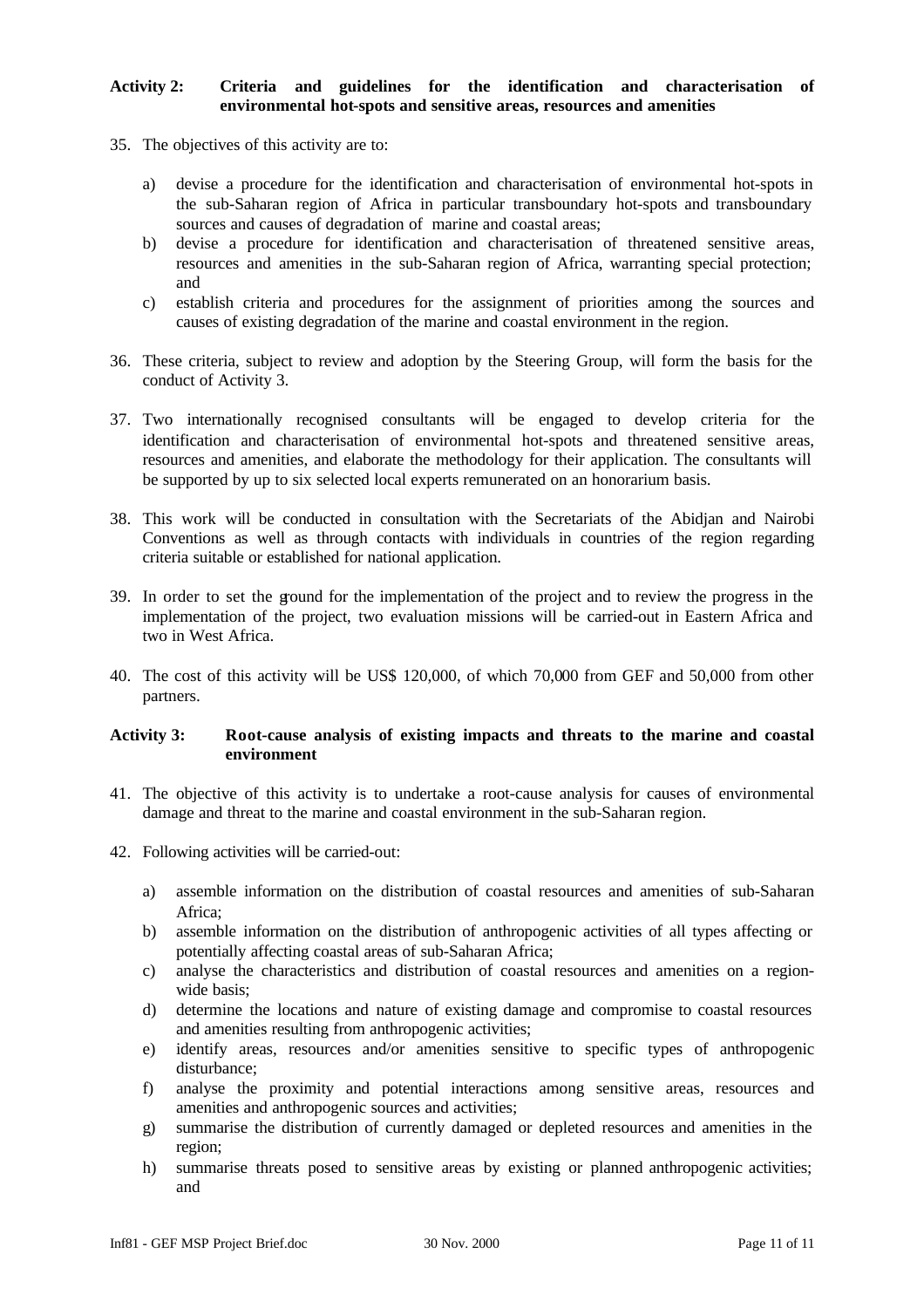- i) provide a root-cause analysis of environmental compromise and threat for participating countries of the sub-Saharan region.
- 43. This evaluation will provide a basis for subsequent activities to prioritise both contemporary and potential environmental damage and for determining the options for intervention.
- 44. The importance of sensitive areas in the context of the need for protection will depend on the degree to which they are threatened by anthropogenic activities in the region  $\alpha$  elsewhere. The analysis will therefore include an evaluation of the nature and location of sensitive areas in relation to the sources of human activities potentially affecting such areas.
- 45. This activity will be carried out by UNESCO, through funding contributed by UNESCO, a bilateral donor brought on board by UNESCO and by ACOPS, in consultation with IUCN and ACOPS, supported by two consultants to acquire relevant data and information from a wide variety of sources. Such data will provide a broad-based characterisation of the coastal zones of sub-Saharan Africa and their associated resources in the context of the distribution of anthropogenic activities in the region as a catalogue of background information to the more detailed analyses to be conducted by UNESCO. The two consultants will be supported by up to six additional regional experts paid on an honorarium basis.
- 46. The two consultants engaged to undertake the basic fact-finding work in this activity will liase with IUCN, the LOICZ, GPA and GIWA Secretariats, relevant GEF projects and the Secretariats of the Nairobi and Abidjan Conventions to ensure the use of data and information acquired during the course of this work. The root-cause analysis will be conducted by UNESCO, in consultation with ACOPS and GIWA, in conjunction with the acquisition of information from the region. The report of this work will form the basis, together with the results of Activity 2, for convening a regional Workshop to identify and prioritise environmental hot-spots and threatened sensitive areas in the sub-Saharan region (Activity 4).
- 47. The draft of the root-cause analysis will be presented at the Expert Workshop to be held in January 2001 in Seychelles and the Steering Group will adopt a final version.
- 48. The Workshop would be attended by representatives of the countries of the region, the GEF Implementing Agencies, UNESCO, ACOPS, LOICZ, GPA Co-ordination Office, the GIWA Secretariat, and the Abidjan and Nairobi Convention Secretariats.
- 49. The cost of this activity will be US\$ 270,000, of which 70,000 from GEF and 200,000 from other partners.

# **Activity 4: Identification and characterisation of environmental hot-spots and threatened sensitive areas, resources and amenities warranting special protection**

- 50. The objective of this activity is to identify, characterise and prioritise geographic areas, resources and amenities that display significant environmental degradation and sensitive areas threatened by anthropogenic activities on a regional basis. Priorities are to be established at a regional level for the purpose of pre-investment studies.
- 51. There will be a wide variety of instances of existing damage to the environment, resources and/or amenities within the sub-Saharan region. Not all of these instances will either merit attention at a regional level or present tractable opportunities for intervention. Therefore, there is a need to establish priorities based on the severity and scale of existing damage and the tractability of the causes to remediation.
- 52. In addition to existing environmental compromise, in many countries there will be geographic areas, resources and amenities that are currently relatively undisturbed but may require special protection because they are, or may become, vulnerable to pressures from ill-planned developments or excessive resource exploitation. Such specially sensitive areas, resources, and amenities may include areas known for their biodiversity, nursery grounds important for fisheries,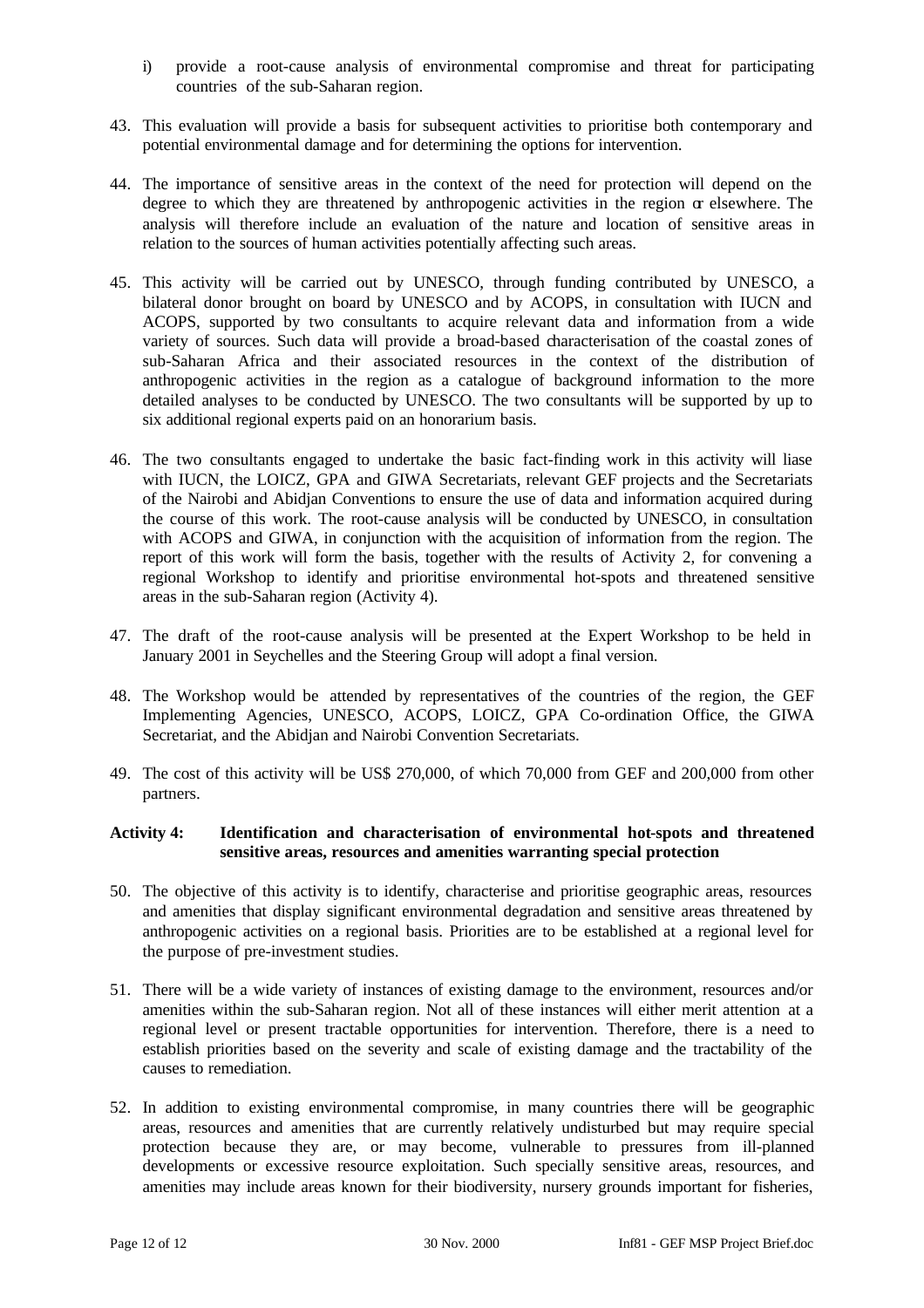wetlands sustaining migratory species, natural barriers against waves and storms (*e.g.*, mangroves, coral reefs), coastal areas of exceptional scenic beauty, etc.

- 53. On the basis of the results of activities 2 and 3, and using information to be collected from participating countries, two international consultants, at least one of whom will be from the region, will prepare a preliminary catalogue of environmental hot-spots and threatened sensitive areas.
- 54. A Regional Workshop would be convened for ten days in April 2001 in Cape Town to finalise the document on environmental hot-spots and threatened sensitive areas based on:
	- a) the criteria and guidelines defined through Activity 2;
	- b) the overlay of conditions in the coastal zones of the region with anthropogenic sources and activities undertaken through the consultancies under Activity 3; and
	- c) the root-cause analysis undertaken by UNESCO in Activity 3.
- 55. The Workshop would be attended by representatives of the countries of the region, the GEF Implementing Agencies, ACOPS, IUCN, LOICZ, UNESCO, GPA Co-ordination Office, the GIWA Secretariat, and the Abidjan and Nairobi Convention Secretariats.
- 56. The objectives of the Workshop are to:
	- a) identify, characterise and prioritise geographic areas, resources and amenities that display significant environmental degradation in the region;
	- b) identify, characterise and prioritise sensitive areas, resources or amenities that are threatened by anthropogenic activities;
	- c) determine the causes (sources or activities) for each case of degradation or threat; and
	- d) analyse the options for intervention to remediate or prevent the highest priority environmental damage and/or threats.
- 57. The consolidated analysis of regional priorities established for environmental hot-spots and threatened sensitive areas will, after adoption by the Steering Group, be submitted to the Partnership Conference as one of the basic documents for the Partnership Conference.
- 58. Two training courses (one for Eastern and one for West Africa) will be organised in order to train national experts in the preparation of root cause analysis and identification, characterisation and prioritisation of environmental hot-spots and sensitive areas, resources and amenities.
- 59. The cost of this activity will be US\$ 420,000, of which 170,000 from GEF and 250,000 from other partners.

#### **Activity 5: Programme of interventions for presentation to the Partnership Conference**

- 60. Partnership Conference for the Development and Protection of the Coastal and Marine Environment in sub-Saharan Africa is planned for December 2001. This Conference should bring together all stakeholders (representatives from African and non-African countries, private sector, intergovernmental and international organisations, non-governmental organisations and other partners) for the purpose for promoting the development and protection of the marine and coastal environment in sub-Saharan Africa. Preparatory Committee for the Partnership Conference, established by the Cape Town Conference, adopted a detailed work plan and timetable of activities leading to the Partnership Conference.
- 61. On the basis of the results of Activity 4 and additional information available from other sources, a programme of interventions for presentation to the Partnership Conference will be prepared (with the assistance of two international consultants at least one of whom will be from the region),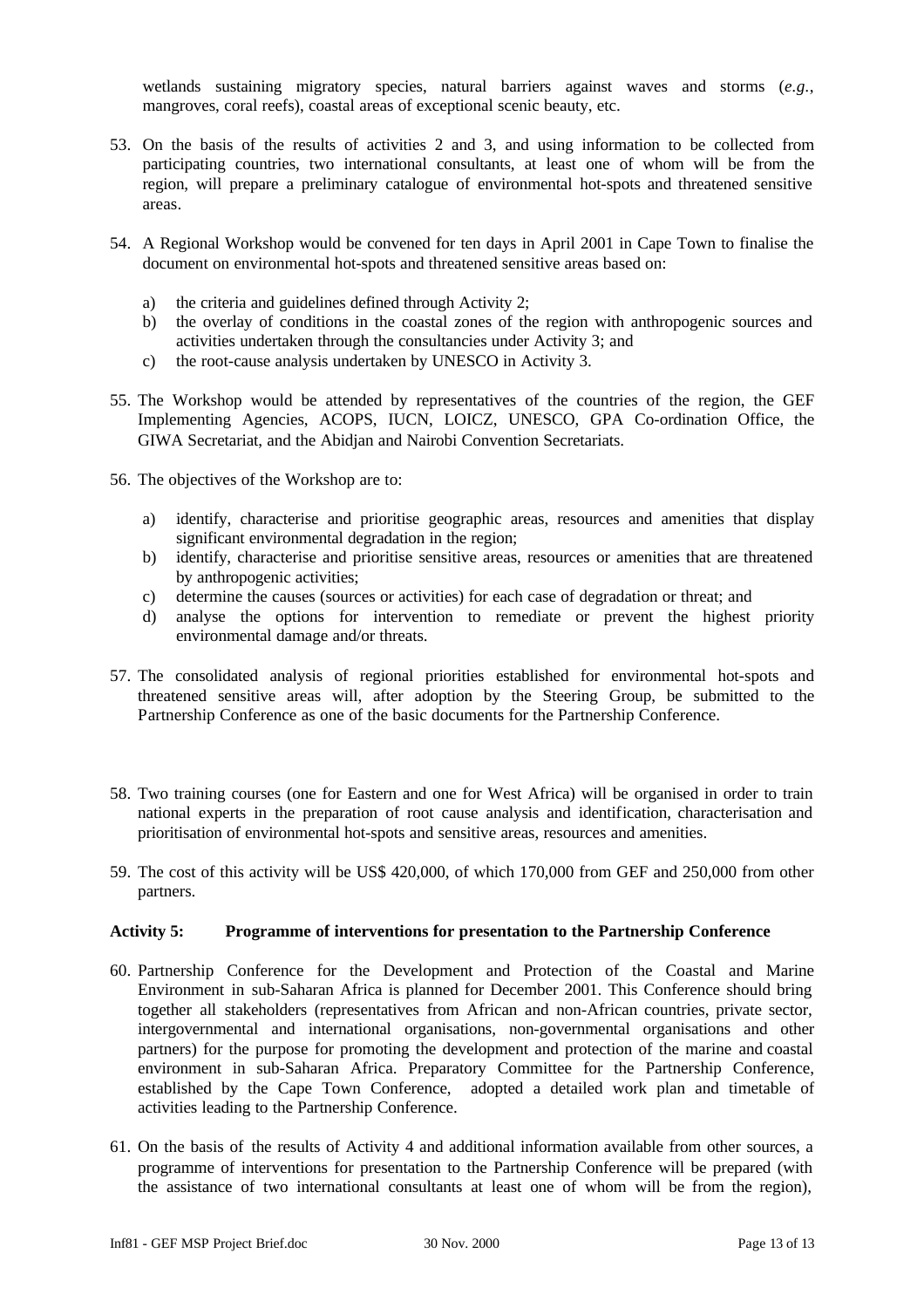relevant to the protection and sustainable use of coastal and marine environments and their resources in the sub-Saharan Region. These interventions will address specific issues of regional priority such as: management of fisheries resources; control of coastal erosion; integrated management of river basins and coastal zones, including their living resources; pollution control; protection and conservation of freshwater resources; protection of biological diversity; restoration of degraded habitats and resources; development of economic, legal and administrative instruments stimulating environment protection and sustainable use of resources; and adaptation to or mitigation of the impacts associated with the expected climate change.

- 62. Outputs of activities 3 and 4 will be used as the basic inputs (*i.e.*, working documents) for the Partnership Conference that will be expected to review, prioritise and endorse, as deemed appropriate, the proposals for:
	- a) preinvestment studies in areas, sites or resources identified as regionally significant "environmental hot spots";
	- b) programmes for the protection of regionally significant environmentally sensitive areas, sites or resources threatened by anthropogenic activities and warranting additional protective measures; and
	- c) implementation of regional projects proposed for direct implementation through partnership arrangements.
- 63. Principal requirements to be met by proposed interventions will be that they address a problem identified as a regional priority, represent tractable options for remediation or prevention of environmental damage, are jointly supported by several countries, and are potentially replicable elsewhere in sub-Saharan Africa.
- 64. Suggestions for such interventions will be solicited from countries of the region and the Secretariats of the Abidjan and Nairobi Conventions. Suggestions elicited from these sources will be evaluated, in the context of the results of Activity 4, by the Steering Group. The Steering Group will then decide which of the received suggestions should be developed into proposals to be submitted to the Partnership Conference. The rationale on which the Group's decision will be based will include, among others, the interest that may have been expressed in the project by potential partner organisations (*e.g.*, the World Bank) or countries from outside the region. Maximum "transparency" of the process leading to the Group's decision about the projects to be developed will be ensured by intensive consultations between the Group and interested countries and by full disclosure of the rationale used by the Group in reaching its decision.
- 65. The primary responsibility for the development of proposals selected by the Steering Group for development will rest on countries supporting the proposals. Through ACOPS, or interested partner organisations, assistance (guidance, information and expertise, as requested) will be made available to countries in developing the detailed proposals. In order to ensure active participation of countries in the preparation of intervention proposals up to eight subcontracts will be prepared with the governmental/non-governmental institutions in selected countries.
- 66. A workshop of government nominated experts and interested partner organisations will be convened for 5 days in June 2001 in Abuja, Nigeria, to consider advanced versions of detailed proposals. This expert workshop will also be attended by members of the Steering Group of this Project. The workshop will recommend amendments to the draft proposals to improve their effectiveness and maximise the potential regional benefits.
- 67. The final versions of the detailed proposals would be formally submitted for the consideration and endorsement by the Partnership Conference to be held following the completion of this Project.
- 68. ACOPS has been asked, as a facilitator of the Partnership Conference, to liase with the existing GEF Projects. The need for co-ordination has been emphasised at the most recent meeting of COPs of the Nairobi Convention (Mauritius, Oct./Nov. 1999) and the Abidjan Convention (March 2000) and also at the meeting of AMCEN (April 2000). The workshops listed under this project will on each occasion have a presentation on activities of other related projects to ensure the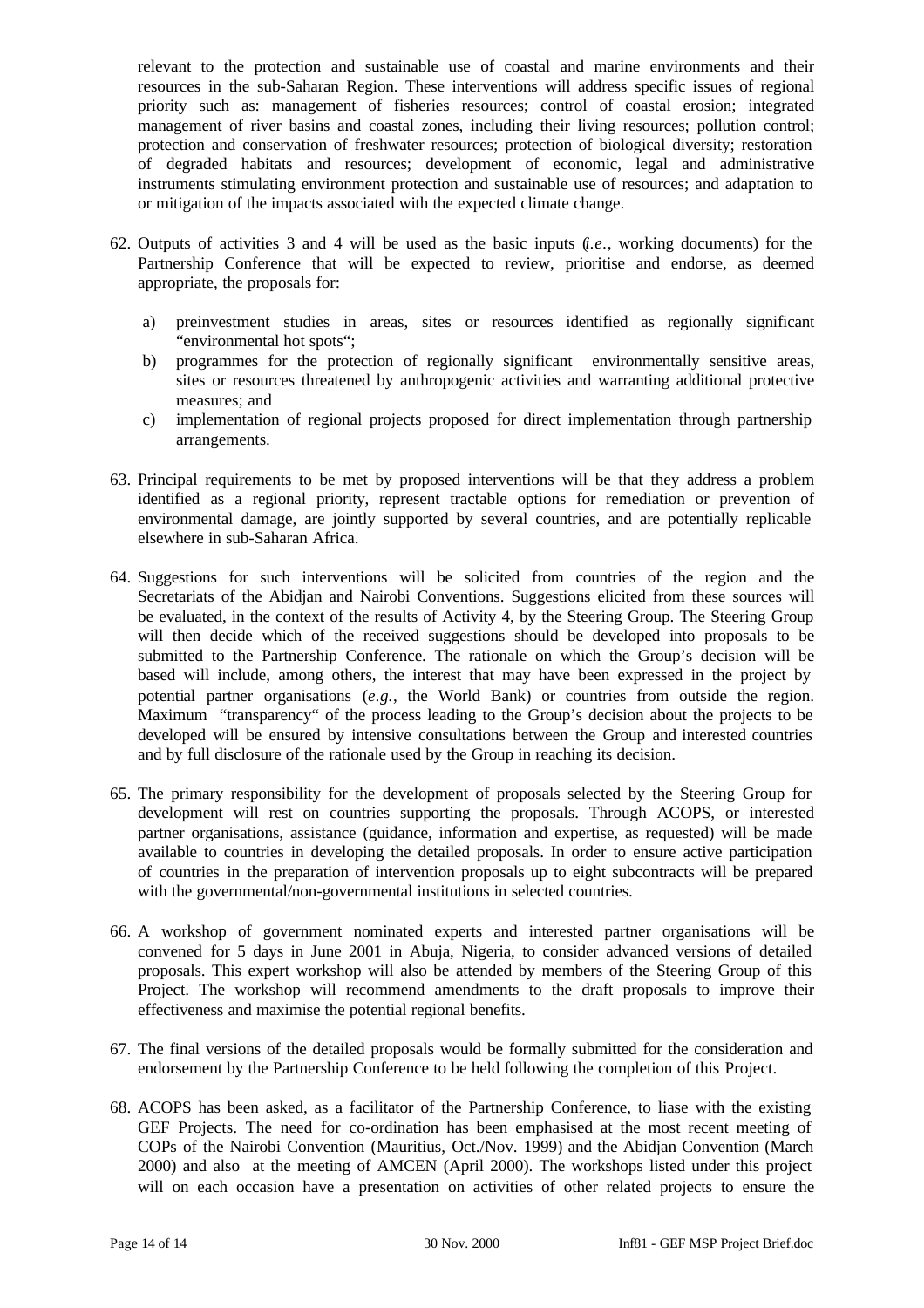greatest possible synergy.

- 69. The cost of this activity will be US\$ 595,000, of which 280,000 from GEF and 315,000 from other partners.
- 70. It will be seen in paragraph 27 that no efforts will be spared to ensure full linkage between this project and regional GEF programmes in Africa and also those programmes funded and steered by other agencies and Governments. This will ensure that inputs from this project are passed on to other programmes in accordance with procedures outlined earlier on, and vice versa, thus preventing the possibility of overlap. In addition, Chairmanship of the Preparatory Committee for the Preparatory Committee for the Partnership Conference already set a mechanism of regular briefings with bilateral donors, represented by ambassadors to Pretoria, or heads of aid divisions, with a view to ensuring that they are encouraged to select funding priorities emanating from the project.

### **ACTIVITIES SUSTAINABILITY ANALYSIS AND RISK ASSESSMENT**

- 71. The major risk in working on environmental projects in Africa is that poverty is so endemic and acute, and political instability and conflicts so widespread, that environmental issues are accorded in reality a very low priority indeed. Whilst all these factors still prevail, it is suggested that activities leading to this Project proposal have built an unprecedented degree of political support and consensus, culminating in an endorsement by the OAU Heads of States Summit (July 1999, Algiers). In fact, an appropriate resolution specifically calls on GEF to approve this proposal.
- 72. The issue of sustainability is more complex. However, leaders of the Preparatory Committee for the Partnership Conference have made it amply clear that if Africa wishes to rely on a continuous support of external partners, lots of preparatory work has to be done. Some Governments (notably South Africa) have already earmarked national resources in order to ensure that this process works. It is therefore hoped that willingness of some African countries to regard environment as an economic resource would encourage other African leaders to follow the lead of South Africa and that this in turn will stimulate external partners to provide major investments. In fact, the UK Government already announced in Cape Town Conference that in view of solidarity displayed by African countries, it would provide over \$ 30 million towards responsible code of fisheries projects in West and Central Africa. In other words, one of the principal factors, which discouraged donors to invest major resources towards environmental protection in Africa in the past, was their perception that there was insufficient commitment by African Governments to drive this process. It will be noted that the Partnership Conference will serve effectively as a donor meeting which will review the Programme of Intervention which is similar to what is known in GEF standard terminology as Strategic Action Programme. It should be borne in mind that this whole activity is very much action driven and hopes to ensure long term support to provide remedial measures to deal with the problems which will be identified in the course of this and other relevant projects.

# **STAKEHOLDER INVOLVEMENT AND SOCIAL ASSESSMENT**

- 73. The principal stakeholders in the execution of this project are the Governments, at a level which involves the full cabinet support, secured at the outset in South Africa (which initiated the process) and then in Senegal, which was selected as the host country of the Partnership Conference. A similar degree of commitment is being sought and obtained in other countries. However, it is important to note that major NGOs, both regional and global also play an active role in this project. They include IUCN (Regional Office, Nairobi), ENDA –Tiers Monde (Dakar) and Environmental Justice Networking Forum (Pietermaritzburg, South Africa).
- 74. Concrete involvement of Governments will be ensured through regular meetings of the Preparatory Committee at which they are represented at the ministerial level. In addition, the task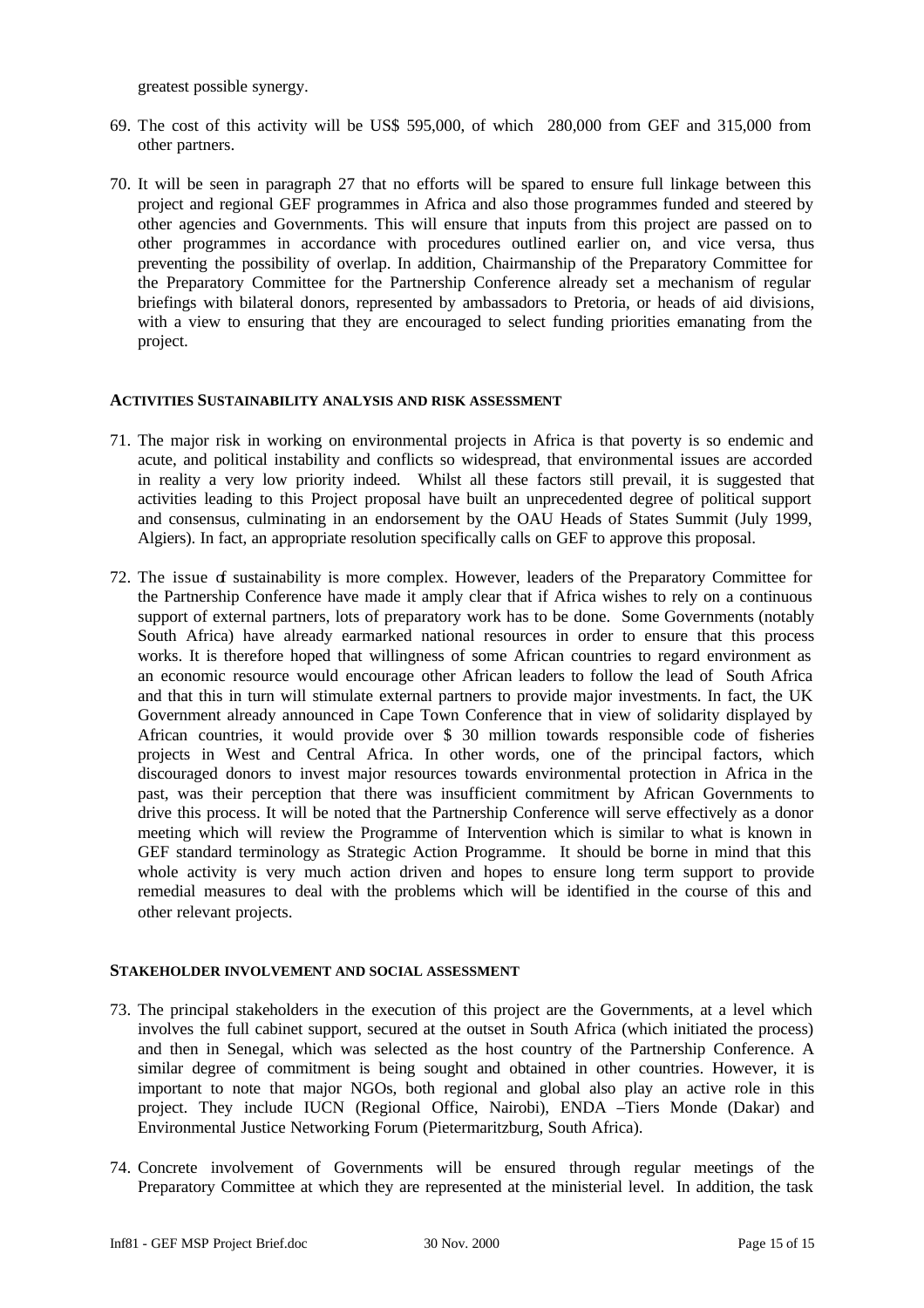teams will involve a broad range of African consultants. In view of the fact that AMCEN itself is a member of the Preparatory Committee, a good liaison is ensured with all African Governments. A further control mechanism is the OAU itself to which the Preparatory Committee needs to report in accordance with terms agreed in the Cape Town Declaration.

# **INCREMENTAL COSTS ASSESSMENT**

- 75. The proposed project is incremental to existing programmes and activities described in section "Current situation". This project aims at identifying the significance of causes and sources of environmental degradation, thus paving way for actions resulting in source reduction. Since the project deals with issues that are potentially transboundary, all the activities described in this proposal can be considered to be incremental. This project is to assist countries in making changes in the ways that human activities are conducted in different sectors so that the waterbodies of concern can sustainably support the human activities. Priority is placed on changing sectoral policies and activities responsible for the most serious root causes needed to solve the top priority environmental concerns and co-ordination of efforts among the participating countries. This project can be considered as a dynamic action-oriented programme to be undertaken on an accelerated basis with support from a variety of sources. The extent of independent action taken by national governments represents a baseline, one to be financed through domestic financial resources and traditional forms of development assistance (not GEF assistance). The transboundary nature of both costs and benefits requires that countries develop co-operative solutions in order to maximise net global benefits.
- 76. Costs of activities described in "Current situation" are way above the cost of this project. Total direct financial contribution of sub-Saharan countries to this project (US\$ 220,000) can be considered as direct baseline costs, and direct financial contribution (US\$ 655,000) of other partners to this project (with the exception of GEF and UNEP/GPA) can be considered as further baseline costs. Thus GEF appears only as one of these partners and its share of financial support (US\$ 750,000) could be considered as covering only the incremental costs pertaining to the "global benefits" that the project will yield.

# **BUDGET**

- 77. Table 1 provides the breakdown of costs by project activities. Table 2 provides budget by line item expenditures.
- 78. Costs of travel and DSA for expert non-UN agency participants in the Regional and Expert Workshops and Steering Group meetings, the costs of consultancies in Activities 2 and 3, and the costs of consultant assistance in the preparation of, and follow-up to, each Workshop will be met from this Project.
- 79. Representatives of industry and NGOs will be involved as appropriate in the implementation of the project at their own cost; however, no assumptions have been made in this regard so as not to endanger full participation in the Project.

| <b>Activity</b>                                                                                                                                | GEF            | <b>ACOPS</b> | <b>African</b><br><b>Countries</b> | <b>Other</b><br><b>Sources</b> | <b>Total</b>   |
|------------------------------------------------------------------------------------------------------------------------------------------------|----------------|--------------|------------------------------------|--------------------------------|----------------|
| <b>Activity 1 Project Coordination</b><br>1 <sup>st</sup> Meeting of Steering Group (SG)<br>$2nd$ Meeting of the SG<br>$3rd$ Meeting of the SG | 30<br>30<br>30 |              |                                    | 20<br>20<br>30                 | 60<br>60<br>70 |

|  | TABLE 1 BUDGET BY ACTIVITY (IN THOUSANDS OF US \$) |
|--|----------------------------------------------------|
|  |                                                    |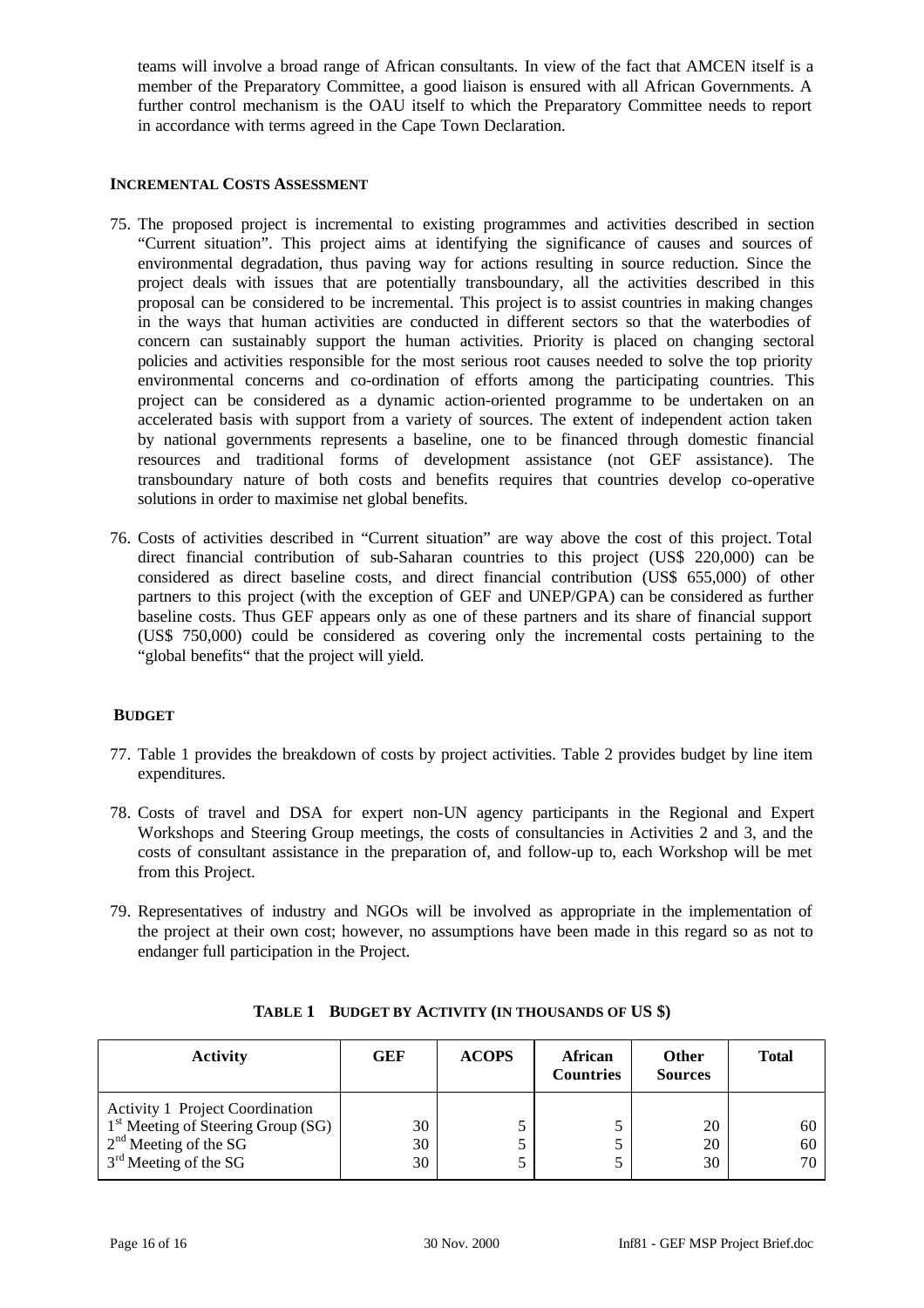| Activity 2 Criteria and guidelines<br>for hot-spots and sensitive areas                    | 70  | 20       | 0        | 30  | 120   |
|--------------------------------------------------------------------------------------------|-----|----------|----------|-----|-------|
| Activity 3 Root-cause analysis                                                             | 70  | 10       | 30       | 160 | 270   |
| Activity 4 Hot-spots and threatened<br>sensitive areas, resources and<br>amenities         | 170 | 20       | 70       | 160 | 420   |
| Activity 5 Programme of<br>interventions for presentation to the<br>Partnership Conference | 280 | 10       | 105      | 200 | 595   |
| Executing Agency Management &<br>support costs                                             | 70  | $\Omega$ | $\Omega$ | 60  | 130   |
| <b>Total</b>                                                                               | 750 | 75       | 220      | 680 | 1.725 |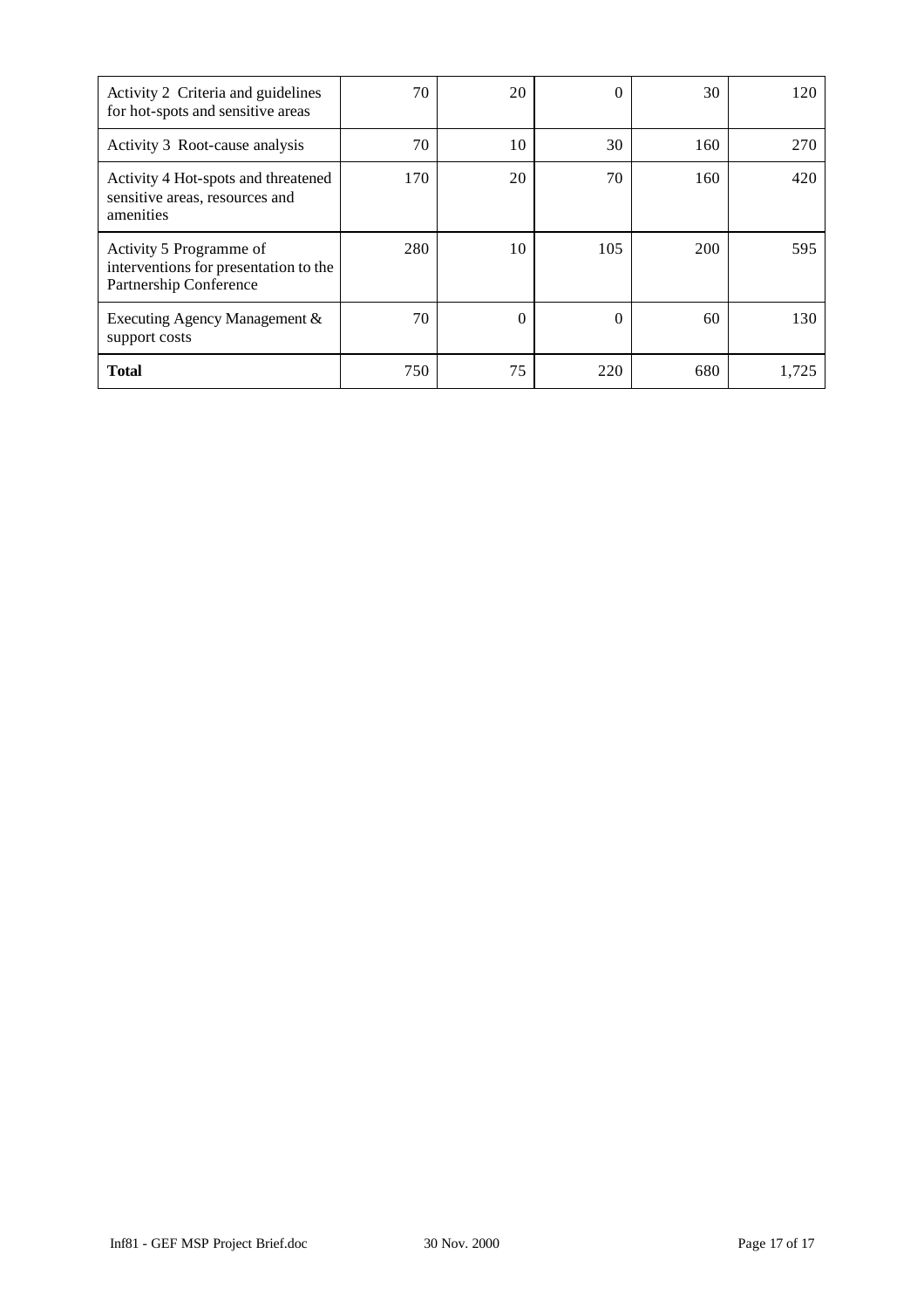|                            | w/m        |            | Cost       | <b>Project total</b><br>(\$ '000) |  |  |  |
|----------------------------|------------|------------|------------|-----------------------------------|--|--|--|
|                            |            | <b>GEF</b> | Other      |                                   |  |  |  |
| Personnel                  | 76         | 255        | 290        | 545                               |  |  |  |
| Subcontracts               |            | 40         | 130        | 170                               |  |  |  |
| Training                   |            | 40         | 90         | 130                               |  |  |  |
| Travel                     | 245<br>353 |            |            | 608                               |  |  |  |
| <b>Evaluation Missions</b> |            | 20         | 30         | 50                                |  |  |  |
| Miscellaneous              |            | 100        | 222<br>120 |                                   |  |  |  |
| <b>Project Total</b>       | 76         | 750        | 975        | 1,725                             |  |  |  |

# **TABLE 2 BUDGET BY LINE ITEM EXPENDITURES (IN THOUSANDS OF US \$)**

# **EXPECTED DATE OF THE COMPLETION OF THIS PROJECT**

80. This Project will run for 22 months. A timetable of implementation is provided in Table 3.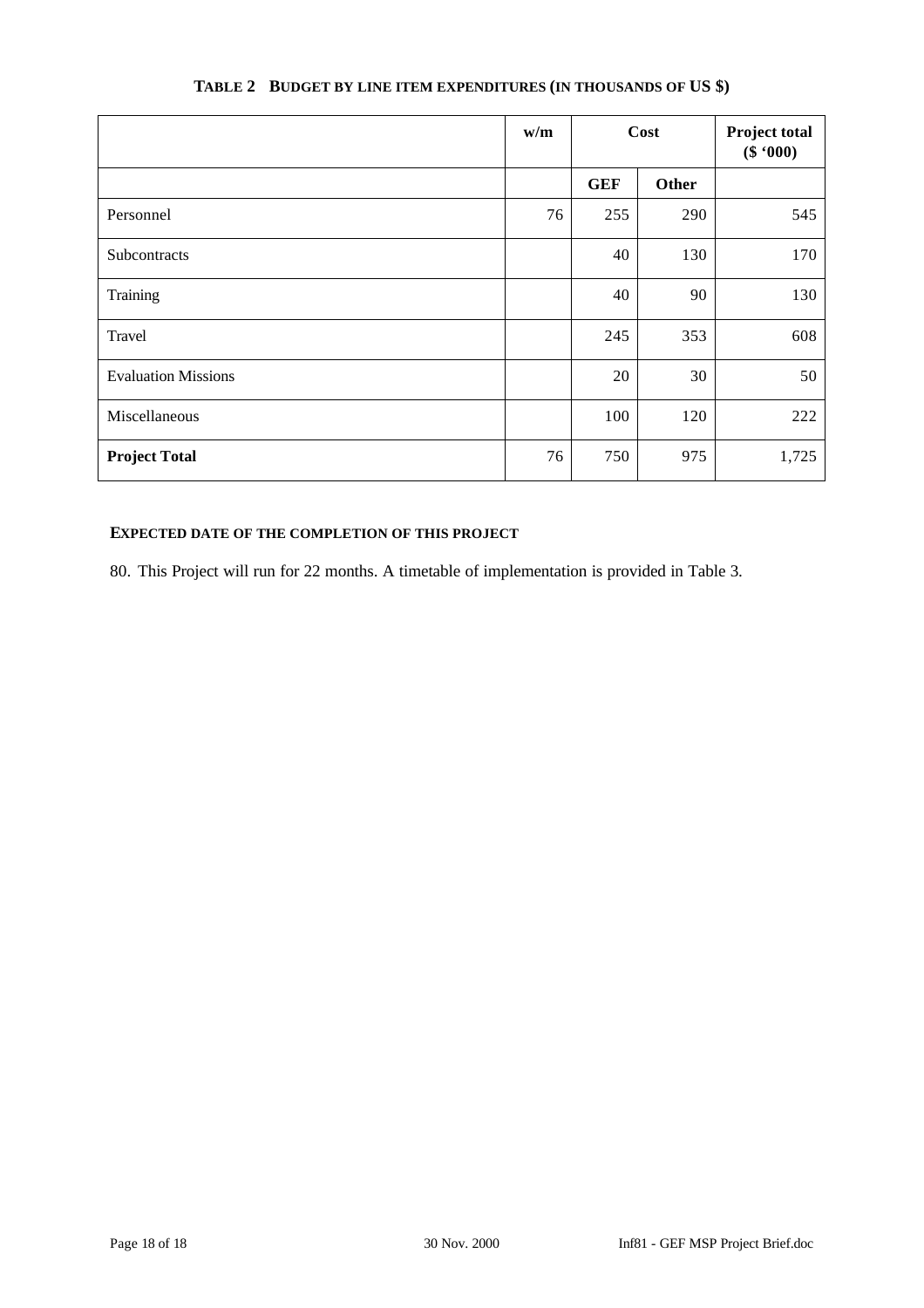# **TABLE 3: IMPLEMENTATION PLAN**

| <b>Activities</b>                                |         | 2000 |   |           |             |   | 2001 |             |              |   |   |   |           |         |   |   |             | 2002 |   |         |              |
|--------------------------------------------------|---------|------|---|-----------|-------------|---|------|-------------|--------------|---|---|---|-----------|---------|---|---|-------------|------|---|---------|--------------|
|                                                  | $\bf J$ | J.   | A | ${\bf S}$ | $\mathbf 0$ | N | D    | $\mathbf J$ | $\mathbf{F}$ | M | A | M | ${\bf J}$ | $\bf J$ | A | S | $\mathbf 0$ | N    | D | $\bf J$ | $\mathbf{F}$ |
| Internalisation                                  |         |      |   |           |             |   |      |             |              |   |   |   |           |         |   |   |             |      |   |         |              |
| <b>Project Steering Group (SG)</b>               |         |      |   |           |             |   |      |             |              |   |   |   |           |         |   |   |             |      |   |         |              |
| Establishment of SG                              |         |      |   |           |             |   |      |             |              |   |   |   |           |         |   |   |             |      |   |         |              |
| Preparations for SG meetings                     |         |      |   |           |             |   |      |             |              |   |   |   |           |         |   |   |             |      |   |         |              |
| SG meetings                                      |         |      |   |           |             |   |      |             |              |   |   |   |           |         |   |   |             |      |   |         |              |
| SG report preparation                            |         |      |   |           |             |   |      |             |              |   |   |   |           |         |   |   |             |      |   |         |              |
| Evaluation missions                              |         |      |   |           |             |   |      |             |              |   |   |   |           |         |   |   |             |      |   |         |              |
| <b>Activity 2: Criteria &amp; Guidelines</b>     |         |      |   |           |             |   |      |             |              |   |   |   |           |         |   |   |             |      |   |         |              |
| Selection of consultants                         |         |      |   |           |             |   |      |             |              |   |   |   |           |         |   |   |             |      |   |         |              |
| Preparation of the document                      |         |      |   |           |             |   |      |             |              |   |   |   |           |         |   |   |             |      |   |         |              |
| Completion of the document                       |         |      |   |           |             |   |      |             |              |   |   |   |           |         |   |   |             |      |   |         |              |
| <b>Activity 3: Root-cause analysis</b>           |         |      |   |           |             |   |      |             |              |   |   |   |           |         |   |   |             |      |   |         |              |
| Selection of consultants                         |         |      |   |           |             |   |      |             |              |   |   |   |           |         |   |   |             |      |   |         |              |
| Conduct of root-cause analysis                   |         |      |   |           |             |   |      |             |              |   |   |   |           |         |   |   |             |      |   |         |              |
| Expert Workshop                                  |         |      |   |           |             |   |      |             |              |   |   |   |           |         |   |   |             |      |   |         |              |
| <b>Activity 4: Hot-spots and sensitive areas</b> |         |      |   |           |             |   |      |             |              |   |   |   |           |         |   |   |             |      |   |         |              |
| Selection of consultants                         |         |      |   |           |             |   |      |             |              |   |   |   |           |         |   |   |             |      |   |         |              |
| Preparation of the document                      |         |      |   |           |             |   |      |             |              |   |   |   |           |         |   |   |             |      |   |         |              |
| Preparations for Regional Workshop               |         |      |   |           |             |   |      |             |              |   |   |   |           |         |   |   |             |      |   |         |              |
| Regional Workshop                                |         |      |   |           |             |   |      |             |              |   |   |   |           |         |   |   |             |      |   |         |              |
| Finalisation of the document                     |         |      |   |           |             |   |      |             |              |   |   |   |           |         |   |   |             |      |   |         |              |
| <b>Training courses</b>                          |         |      |   |           |             |   |      |             |              |   |   |   |           |         |   |   |             |      |   |         |              |
| <b>Activity 5: Programme of interventions</b>    |         |      |   |           |             |   |      |             |              |   |   |   |           |         |   |   |             |      |   |         |              |
| Selection of consultants                         |         |      |   |           |             |   |      |             |              |   |   |   |           |         |   |   |             |      |   |         |              |
| Preparation of proposals                         |         |      |   |           |             |   |      |             |              |   |   |   |           |         |   |   |             |      |   |         |              |
| <b>Expert Workshop</b>                           |         |      |   |           |             |   |      |             |              |   |   |   |           |         |   |   |             |      |   |         |              |
| Completion of proposals                          |         |      |   |           |             |   |      |             |              |   |   |   |           |         |   |   |             |      |   |         |              |
| Consideration by Steering Group                  |         |      |   |           |             |   |      |             |              |   |   |   |           |         |   |   |             |      |   |         |              |
| Partnership Conference                           |         |      |   |           |             |   |      |             |              |   |   |   |           |         |   |   |             |      |   |         |              |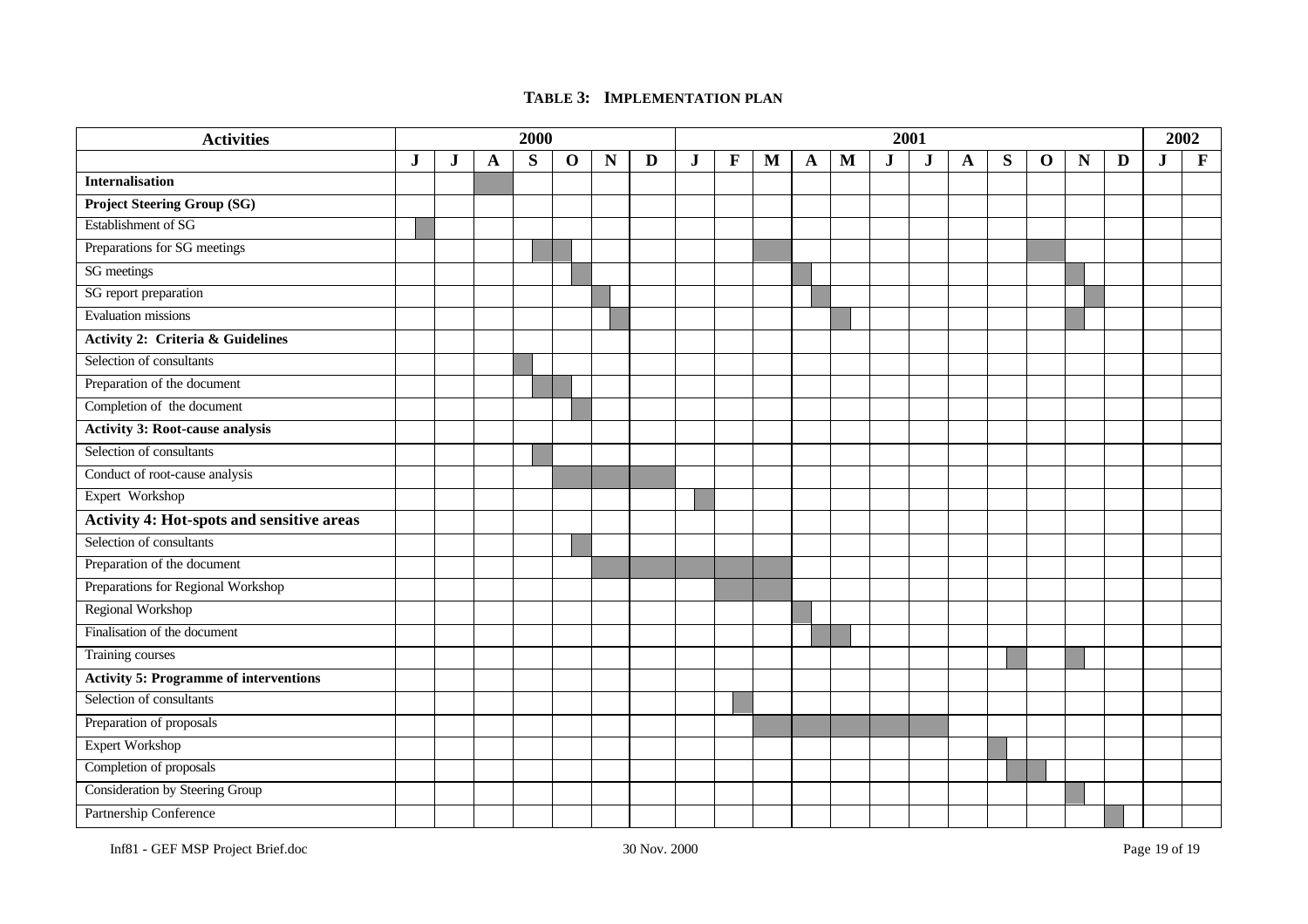### **PUBLIC INVOLVEMENT PLAN**

- 81. The ministers attending the Cape Town conference have made a major step in recognising the need to involve the civil society and asked for its representative to be included on the Preparatory Committee. This process has started and a roster of several NGOs already observes, and takes part in the work of the Preparatory Committee on a rotation basis. They include the following: IUCN (Regional Office, Nairobi), ENDA – Tiers Monde (Dakar) and Environmental Justice Networking Forum (South Africa). Those NGOs will take part in this project. In addition, liaison with other representatives of the civil society will be ensured.
- 82. It is nevertheless important to recognise that there are serious constraints in ensuring an active participation of the general public. The primary constraint lies in the scale of the proposal activity, it is difficult to involve the public directly in a continent wide assessment such as this. Additional reasons are manifold and include the following:
	- there is a lack of recognition on the part of many African governments that NGOs should be regarded as partners;
	- part of the reason is the prevailing ethos that any criticism of Governmental policy places the relevant NGOs in the position of "opposition"; and
	- funding of NGOs is inadequate which impinges on the ability to hire professional staff to monitor and evaluate briefs. It is therefore likely, that the most active participation will follow from national/regional branches of major global NGOs, such as IUCN.
- 83. However, it should be noted that many of the best examples of concrete achievements in execution of environmental project have been witnessed at the grassroot/community level. Also, certain regional organisations, such as SEACAM, with the financial assistance of SIDA, have carried a considerable number of training projects for NGOs.

#### **MONITORING AND EVALUATION PLAN**

- 84. Monitoring of this project will be done at several levels as follows:
	- operational reports will be provided quarterly. Periodic reports will be made to UNEP/GEF on both substantive and financial matters;
	- the established indicators (see the project summary), will serve as evaluation tools during project execution;
	- the content of the GEF Project was endorsed by the Preparatory Committee for the Partnership Conference at its first meeting which was held in Nairobi in February 1999. The Preparatory Committee will regularly review the progress of the project on behalf of all countries of the African continent;
	- additional reporting procedures have been ensured (through the Preparatory Committee) to AMCEN and the OAU. AMCEN is already a member of the Preparatory Committee and participates at its meetings, providing the necessary input and control. OAU receives all reports of the Preparatory Committee and undertakes to place them to its appropriate bodies which follow-up implementation of Resolutions adopted by the Summit; and
	- the Preparatory Committee has also established a system whereby it invites, on an ad hoc basis, representatives of external partners (lead bilateral donors) in order to maintain a dialogue with them and ensure success of the Partnership Conference.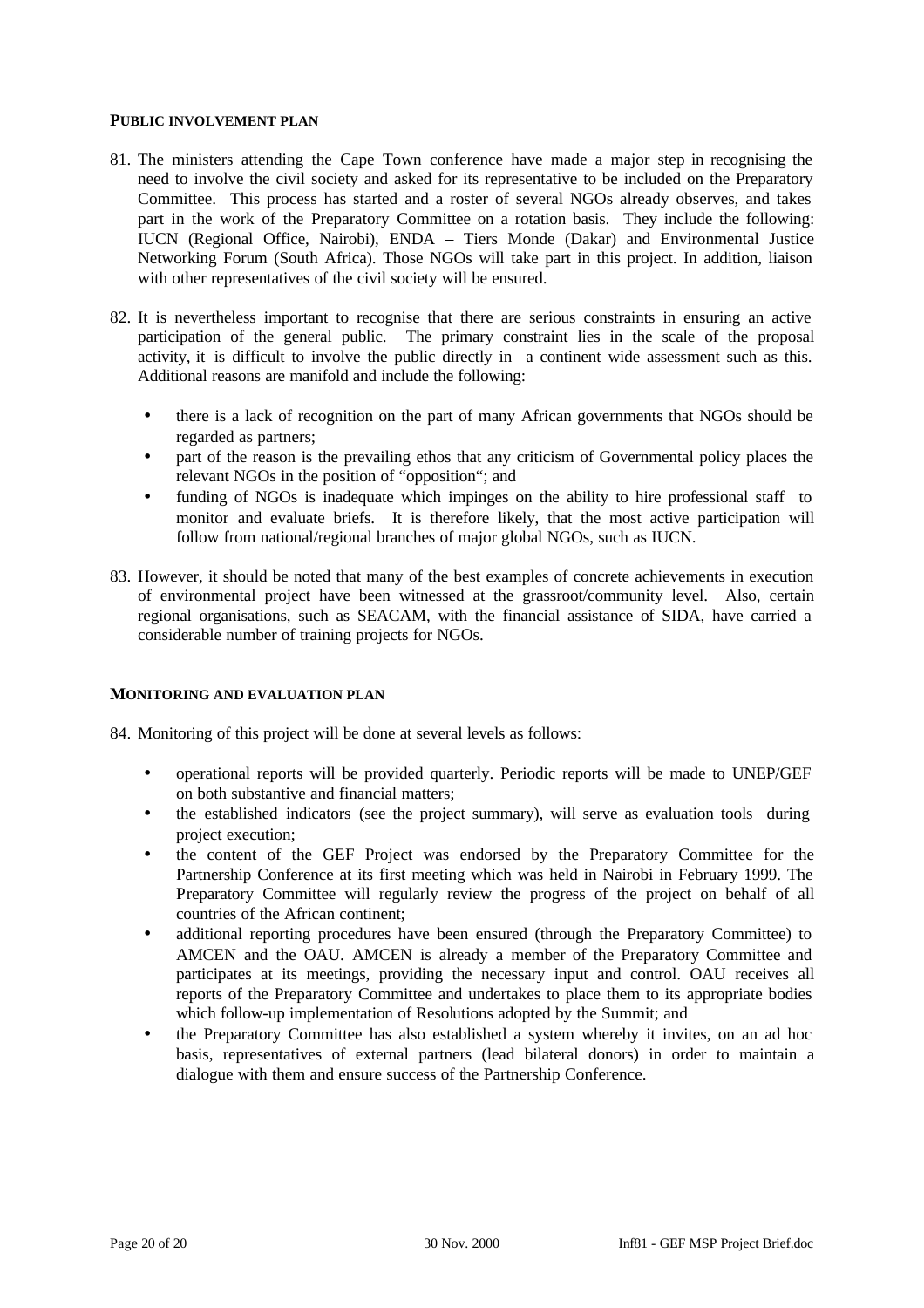### **Annex 1**

# **Cape Town Declaration on an African Process for the Development and Protection of the Coastal and Marine Environment, particularly in Sub-Saharan Africa**

### **PREAMBLE**

The Cape Town Declaration on an African Process for the Development and Protection of the Coastal and Marine Environment, particularly in sub-Saharan Africa, is a continuing effort, making the Maputo and Cape Town Conferences a single process, which will lead to the strengthening of the two sub-Saharan Conventions, namely Abidjan and Nairobi, through the establishment of a joint implementing mechanism and other means, a Partnership Conference, and the proposed establishment of a continent-wide Commission on Sustainable Development (CSD) to integrate and co-ordinate all sustainable development issues (Agenda 21) and conventions. Within this framework,

- 1. The Cape Town Conference represents a specific effort to:
	- i) advance the sustainable development agenda set by African countries as strongly expressed in the Treaty establishing the African Economic Community; and
	- ii) put in place a broad-based mechanism for mobilising support for the African consensus on critical issues (as expressed in the African Common Position to the United Nations Conference on Environment and Development).
- 2. The Conference is also part of a broadly conceived effort to implement the call from the 1992 United Nations Conference on Environment and Development (UNCED), and the United Nations Commission on Sustainable Development (UNCSD) which was established in order to ensure effective follow-up to UNCED, to enhance international cooperation and to rationalise intergovernmental decision-making and thus facilitate the integration of environmental and developmental issues relevant to the coastal and marine environment in Africa.
- 3. The Conference was organised in response to the Action Strategy adopted at the ACOPS/GLOBE Conference Towards Enhanced Ocean Security into the Third Millennium (Stockholm, 31 January-2 February 1998) which specifically asked that "urgent action should be taken to strengthen the already existing regional Nairobi and Abidjan Conventions, and to improve the coordination and implementation of existing regional programmes and action plans".
- 4. The Conference builds on the achievements of the Pan-African Conference on Sustainable Integrated Coastal Management (PACSICOM), held in Maputo, Mozambique (18-24 July 1998) which stressed its "firm resolve that the action proposals be addressed within the existing regional conventions, intergovernmental programmes and institutional mechanisms for cooperation and coordination".
- 5. The specific objectives of the Cape Town Conference were identified as to review and critically evaluate, taking into account the issues and priorities identified at the Maputo Conference and other relevant fora:
	- the state of the coastal and marine environment of Africa, including the main causes of their deterioration;
	- the national policies and policy responses relevant to the development and protection of the coastal and marine environment in Africa;
	- the support provided from non-national resources to address problems in the coastal and marine environment of Africa;
	- the existing and evolving multilateral programmes and arrangements relevant to the development and protection of the coastal and marine environment in Africa; and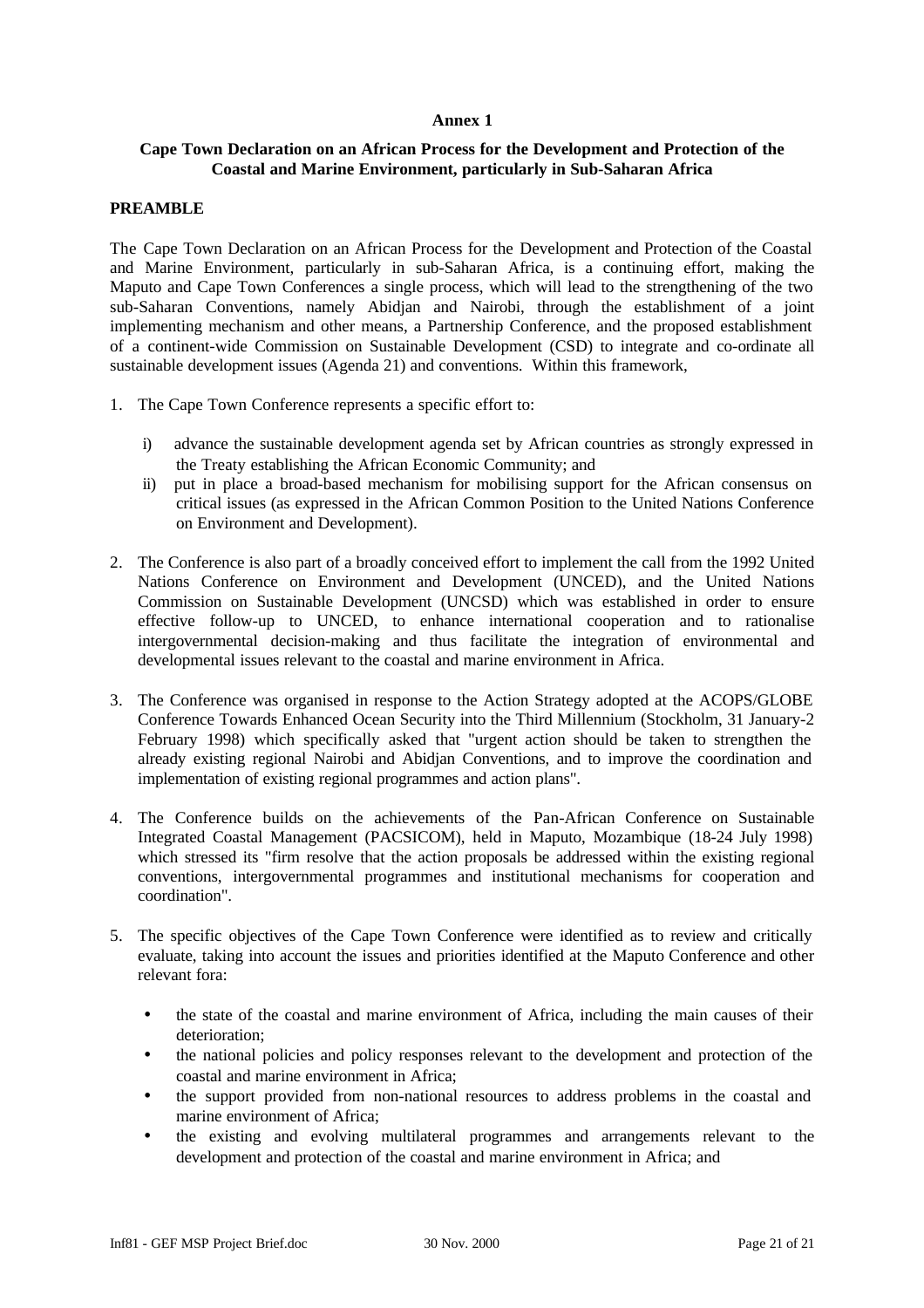- the possible options for strengthening cooperation on development and protection of the coastal and marine environment of Africa;
- to formulate and adopt a strategy which may lead to the improved development and protection of coastal and marine areas, and integrating the concerns of land-locked countries of Africa and to avoid the present fragmented and poorly coordinated approach to solving their problems;
- to establish a joint mechanism of countries facilitating the implementation of multilateral programmes addressing issues related to the sustainable development and environmental protection of the coastal and marine areas;
- to lay ground for convening a Partnership Conference involving African countries and other countries with an interest in assisting African countries in achieving their developmental and environmental goals; and
- to further the progress achieved during 1998 as the declared International Year of the Oceans.

# **CAPE TOWN DECLARATION**

We, the Governments represented by our ministers and senior officials responsible for the environment, meeting in Cape Town from 30 November to 2 December (Technical Segment) and 3 to 4 December 1998 (Ministerial Segment), as part of the process of reinforcing and renewing our common resolve to effectively protect, manage and sustainably develop Africa's marine and coastal environment, as well as representatives of participating organisations, adopted the Cape Town Declaration on an African Process for the Development and Protection of the Coastal and Marine Environment,

Recognising the need for Africa to unite in action and act in unity in furthering the objectives of sustainable development and the African Renaissance;

Also recognising the importance of the coastal and marine environment as a vitally important resource for Africa's sustainable social and economic development, and well-being of its people;

Further recognising poverty, underdevelopment, and debt burden as the root causes of the identified problems and as serious threats to peace, stability, and the environment in Africa, including food and economic security;

Aware that eradication of poverty is a basic precondition for sustainable development of Africa;

Noting with concern the continuing deterioration of Africa's coastal and marine environment, and erosion of its resource-base, largely due to lack of mechanisms to provide adequate co-ordination of all planned coastal development and sustainable use of coastal and marine resources;

Noting also the need to strengthen Africa's national policies, legislation, and policy responses relevant to the development and protection of the coastal and marine environment;

Emphasising Sustainable Integrated Coastal Management (SICOM) as the most promising approach to achieve a sustainable social and economic development balanced with the protection of the resources on which this development depends;

Aware that the use of coastal and marine resources should be intrinsically linked with the protection of these resources in order to ensure their long-term and sustainable use;

Acknowledging that, while mitigation of these problems should be primarily sought through actions at national levels, solutions to a number of problems can more easily be found through concerted joint action of African countries;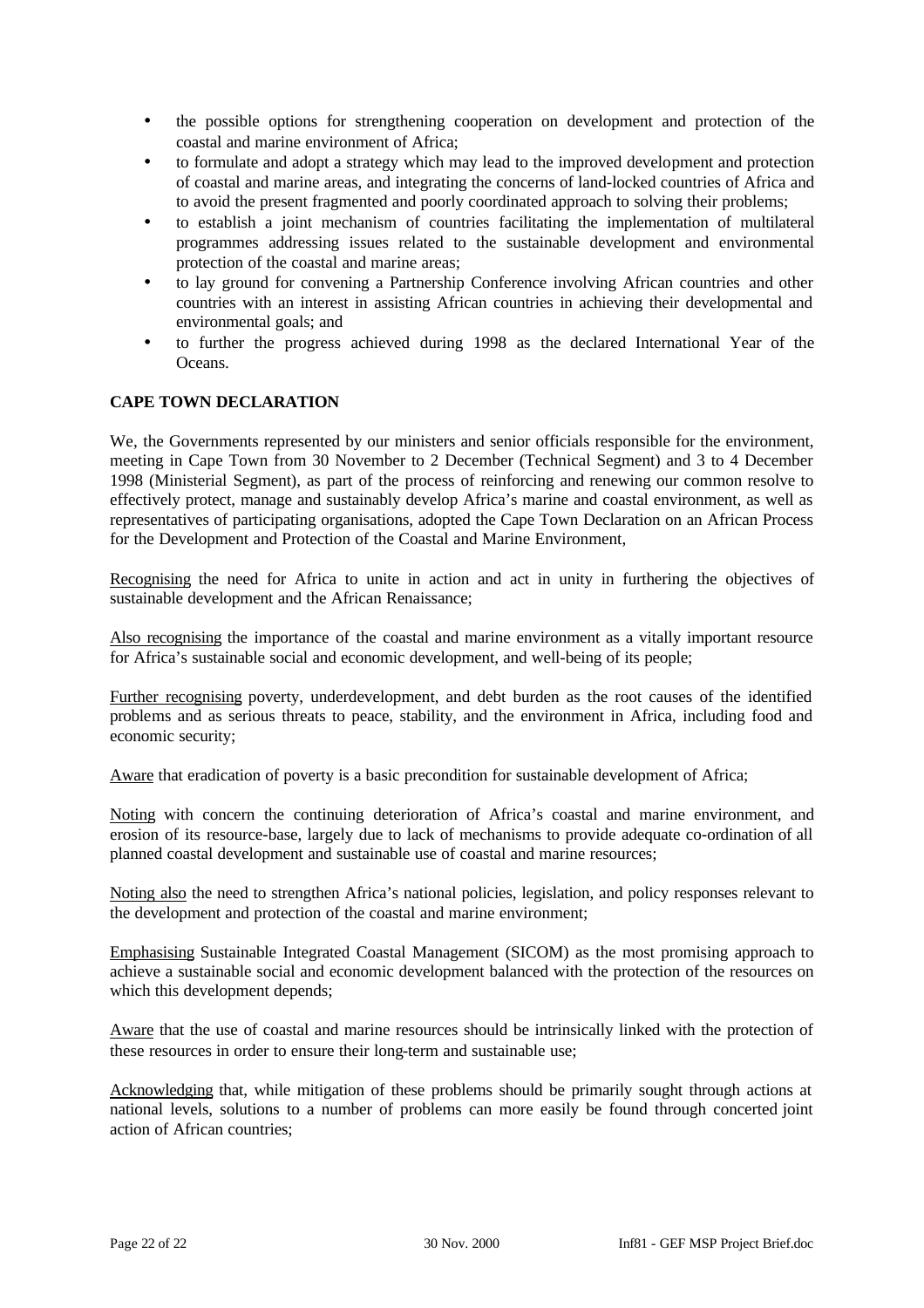Also noting the existence of numerous global and regional agreements, arrangements and programmes relevant to the development and protection of the coastal and marine environment, as well as their goals, achievements and shortcomings;

Recognising the Abidjan and Nairobi Conventions as the most suitable regional agreements to serve as the legal frameworks for the mobilisation of regionally coordinated efforts fostering the sustainable development of coastal and marine areas of the African region;

Welcoming with appreciation all initiatives and efforts to strengthen our cooperation on the development and protection of the coastal and marine environment;

Considering the Cape Town Conference as an African contribution to the International Year of the Ocean;

Endorsing the main conclusions and recommendations of the Pan-African Conference on Sustainable Integrated Coastal Management (PACSICOM) held in Maputo, in July 1998, including the priorities identified as requiring action, and fully recognising that the PACSICOM and Cape Town Conferences are integral parts of the same process for the sustainable management of our coastal and marine environment:

### Affirm our commitment to:

- strengthen cooperation through the relevant existing global and regional agreements, programmes and institutional mechanisms, in particular through the co-ordinating framework of the Abidjan and Nairobi Conventions;
- update the Nairobi and Abidjan Conventions, and their associated action plans and protocols, taking into account the recommendations adopted by the 1992 United Nations Conference on Environment and Development (UNCED), the Maputo Conference and the present Conference in Cape Town;

#### Decide to:

- undertake, as envisaged in the Maputo Declaration adopted by the PACSICOM, the necessary measures for the convening of a Partnership Conference in the year 2000, to which will be submitted action proposals in the form of projects or programme briefs developed on the basis of the outcome of both the PACSICOM and Cape Town Conferences;
- establish a preparatory committee to organise the Partnership Conference in close consultation with African countries, donor governments, regional and international financial institutions, UN, bilateral and multilateral agencies, Global Environment Facility, the private sector, nongovernmental organisations (NGOs) and other major groups;

#### Request:

- the South African government to chair the Preparatory Committee;
- the South African and Mozambique governments to ask the Advisory Committee on the Protection of the Sea (ACOPS) to extend its full support to the Partnership Conference, particularly in spearheading consultations with donor governments and institutions;
- the international community to lend effective bilateral and multilateral support to the implementation of the decisions taken at the Maputo and the Cape Town Conferences;

#### Also request:

• the Organisation of African Unity (OAU) to consult with relevant African institutions on the need for the rationalisation and harmonisation of the numerous regional programmes and institutional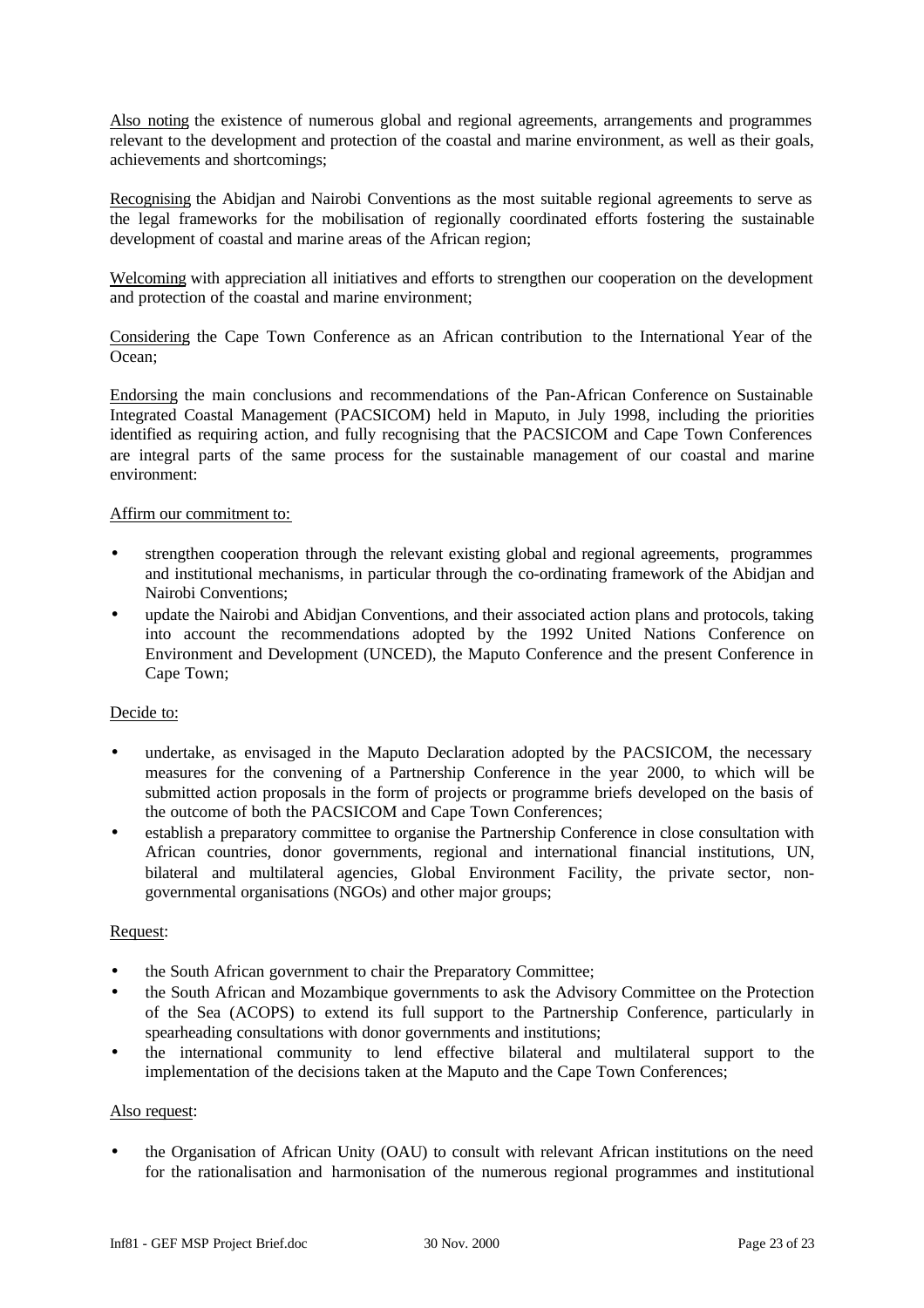mechanisms. In this regard, consideration should be given to ways of achieving this goal, including the possibility of the establishment of a regional Commission on Sustainable Development;

Also decide to submit, *inter alia*, this Declaration adopted by the Conference to:

- the governments of African countries;
- the Euro-African Summit planned to be held in the first part of the year 2000;
- donor communities:
- the next summit of the OAU (June 1999);
- the Governing Council of the United Nations Environment Programme (UNEP) (Feb. 1999);
- the next session of African Ministerial Conference on Environment (AMCEN) (1999);
- the meetings of Contracting Parties to the Abidjan, Nairobi, Jeddah, and Barcelona Conventions;
- the seventh session of the UNCSD (April 1999);
- the General Conference of UNESCO (November 1999); and
- the second London Oceans Workshop (December 1998).

### **PRIORITIES FOR ACTION**

#### The Conference,

Recognising that the coastal and marine environment is among the most essential resource for sustainable long-term social and economic development of Africa,

Recommends the following concrete and sustained actions to follow the process, which started at PACSICOM and continued at the present Conference.

- 1. To hold a partnership conference organised by African countries, donor communities, private sector, non-governmental organisations, and other partners in the year 2000 for the purpose of promoting the implementation of the African Agenda for the development and protection of the coastal and marine environment.
- 2. To establish a preparatory committee, which will report to the OAU, under the chairmanship of South Africa, composed of:

South Africa Mozambique 2 members to be determined by the Bureau of the Nairobi Convention 2 members to be determined by the Bureau of the Abidjan Convention 1 member of a civil society organisation (CSO) **UNEP AMCEN UNESCO** 

ACOPS will be the facilitator of this Preparatory Committee.

The Preparatory Committee will report through its chairman to the OAU, which will facilitate consultations with all other stakeholders.

With regard to the decision on the hosting of the Partnership Conference the Preparatory Committee should take into consideration that on the basis of the mandate given to him by PACSICOM, the Minister of the Environment of Mozambique consulted with the government of Côte d'Ivoire, whose Minister of the Environment expressed his country's agreement, in principle.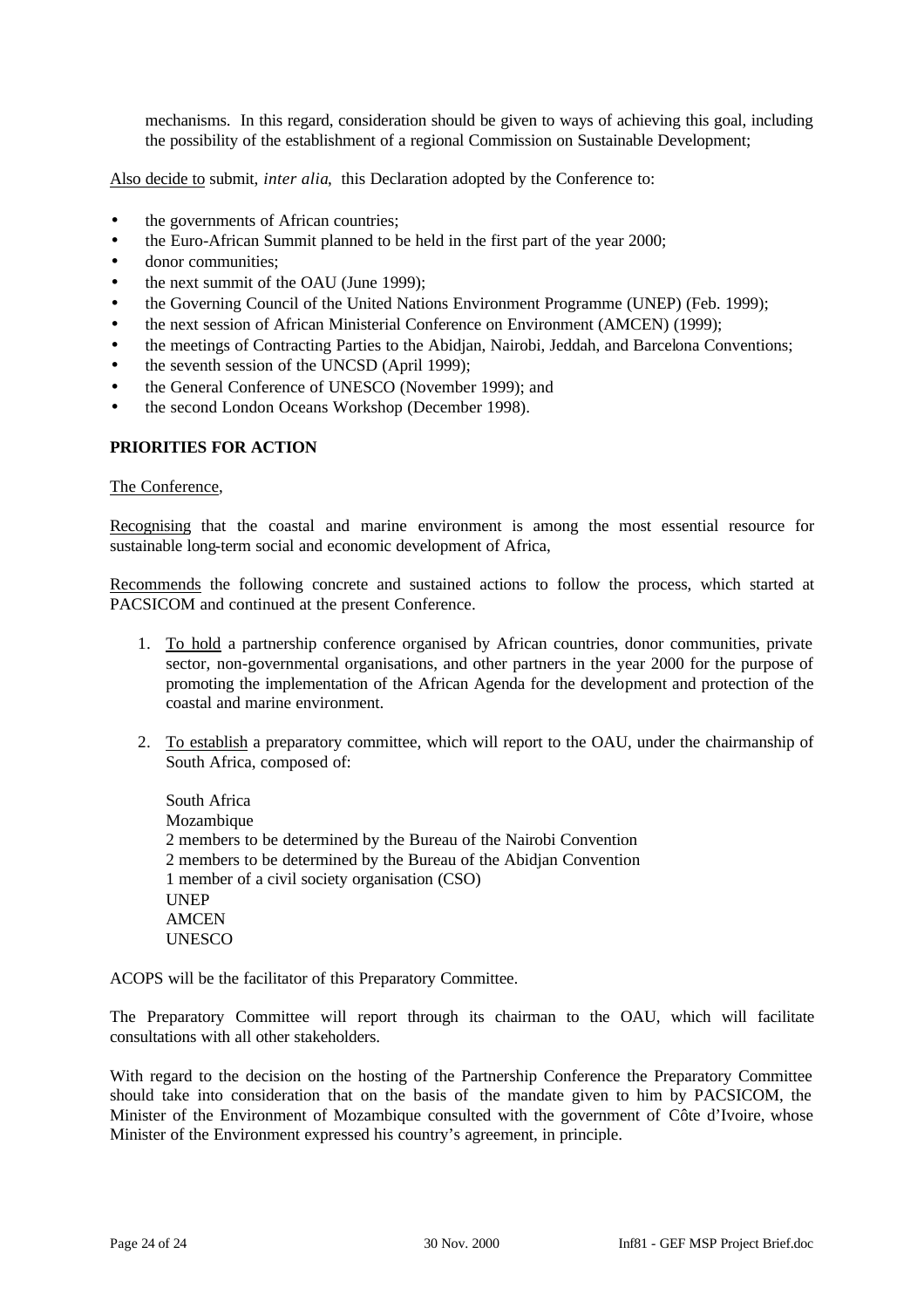This Preparatory Committee will, *inter alia*:

- a) consider at a first meeting to be held at the beginning of 1999, the following aspects:
	- development of terms of reference for the Preparatory Committee:
	- definition of a work plan with timetable;
	- definition of a process for the establishment of national focal points to co-ordinate and participate in the necessary activities for the preparation of the Partnership Conference; and
	- development of a consultative process with potential partners, including the private sector, non-governmental organisations, and others;
- b) develop a proposal, within the framework of sustainable development, containing prioritised list of actions for Africa:
- c) to prepare an analysis of the economic, social, and cultural root causes of already identified problems hindering the development and protection of the coastal and marine areas and resources of Africa;
- d) to identify areas of environmental degradation of regional significance which would require to be addressed as regional priorities;
- e) to prepare pre-investment studies for such areas, once they are determined;
- f) to develop proposals for regional projects or national projects of regional significance, including existing or on-going projects (*e.g.*, demonstration projects or projects dealing with transboundary effects and with Large Marine Ecosystems, as appropriate);
- g) to incorporate into existing national or sub-regional action plans, elements regarding the development and protection of the coastal and marine environment, and if necessary, to develop such plans;
- h) to investigate the possibility of a viable financial model to ensure sustainable financing of the African Process; and
- i) to identify areas of duplication of efforts and to seek to avoid or rationalise these situations.

Urges UNEP, ACOPS and other partners to assist in facilitation and seeking of investments and funds to enable the Preparatory Committee to take the process forward, complementing the national, sub-regional and regional resources with regard to the projects proposed.

Calls upon UNEP, as the secretariat of the Abidjan and Nairobi Conventions, to develop, in close consultation with the relevant governing bodies of these Conventions, a concrete action plan for revitalisation and co-ordination of the Conventions, through the establishment of a joint implementation mechanism.

Requests the government of South Africa to take forward to the OAU a request to consult with relevant regional institutions including AMCEN, Economic Commission for Africa (ECA) and African Development Bank (ADB), and global organisations such as UNEP, on modalities or arrangements which would help in the efforts to rationalise intergovernmental programmes and institutions in this region. The feasibility of achieving this goal through the establishment of a regional Commission on Sustainable Development should be part of the consultations.

Urges all major groups, as identified in Agenda 21, to actively participate in relevant activities, and support the aforementioned priorities, and in particular to ensure the provision of relevant research and training, and whenever possible, transfer of technology.

Calls upon all States in Africa to consult, mobilise and involve their local communities, private sector, local and sub-national authorities, as well as their intergovernmental and non-governmental organisations in the planning and decision-making process.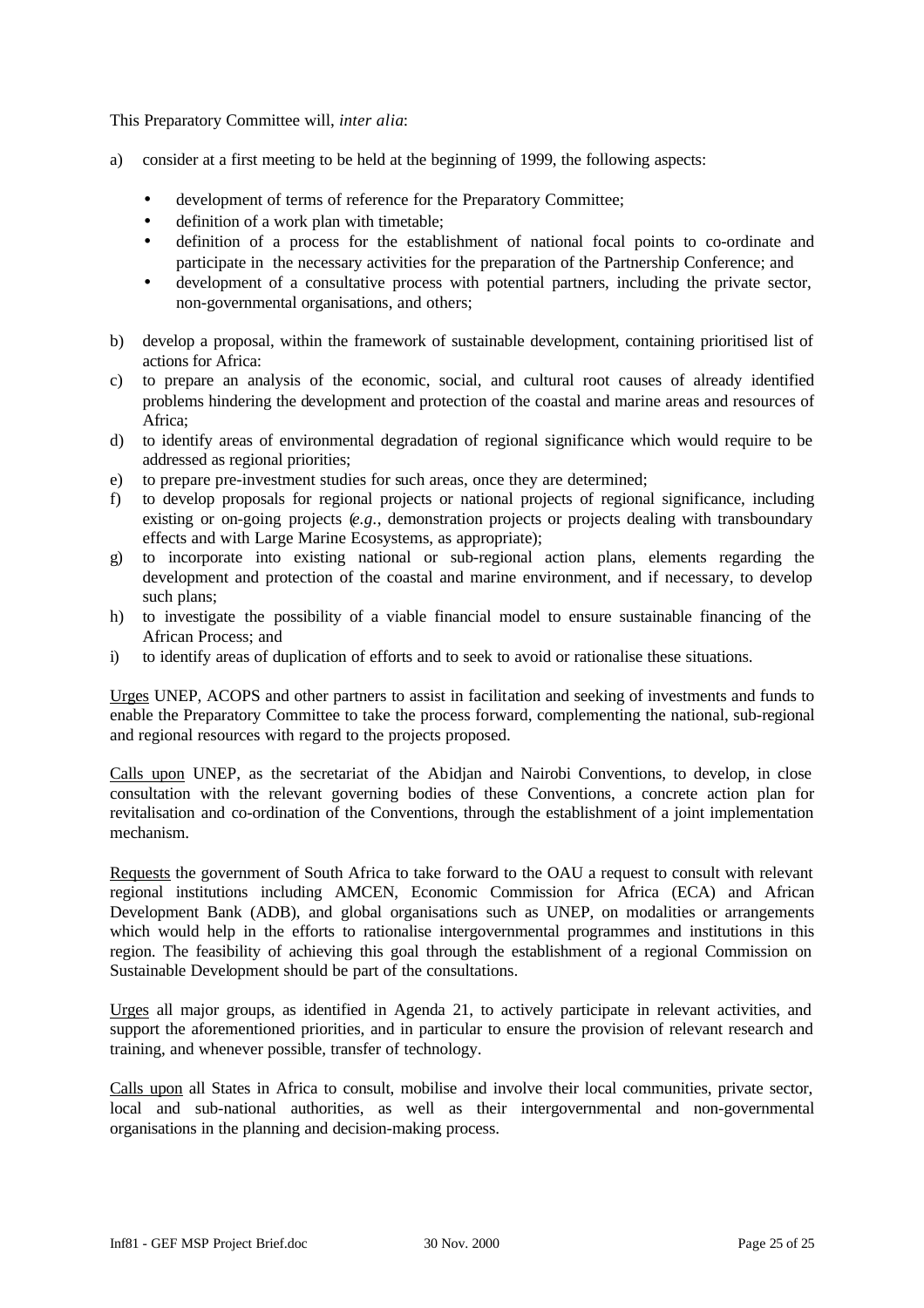# **Annex 2**

# **African Process for the Development and Protection of the Coastal and Marine Environment**

*We, the representatives of African States, attending the Summit of the Organisation of African Unity in Algiers, from 12 to 14 July 1999,*

*Recognising* the importance of coastal and marine environment as a vitally important resource for our sustainable social and economic development and well-being of our people;

*Aware* that the use of coastal and marine resources is intrinsically linked with the protection of these resources in order to ensure their long-term and sustainable use;

*Noting* with concern the continuing deterioration of our coastal and marine environment and erosion of its resource-base;

*Acknowledging* underdevelopment, debt burden and poverty as the root causes of the identified problems and as serious threats to peace and security, including food, economic, environmental, political and military security;

**Bearing in mind** the weaknesses in the coordination among the numerous regional, sub-regional and bilateral programmes, as well as in our national policies and policy responses, relevant to the development and protection of our coastal and marine environment and sustainable use of their resources;

*Welcoming* with appreciation the global, regional and sub-regional initiatives and efforts to strengthen our cooperation on the protection and development of our coastal environment;

*Recognising* the Abidjan, Barcelona, Jeddah and Nairobi Conventions as potentially the most suitable legal frameworks for the mobilisation of regionally coordinated efforts fostering the sustainable development of African coastal and marine areas;

*Noting* with satisfaction the main conclusions and recommendations of the Pan African Conference on Sustainable Integrated Coastal Management (PACSICOM) held in Maputo, 18-24 July 1998, and the Conference on Cooperation for Development and Protection of the Marine and Coastal Environment in sub-Saharan Africa held in Cape Town, 30 November-4 December 1998:

*Endorse* the Declaration on an African Process for the Development and Protection of the Coastal and Marine Environment adopted at the Cape Town Conference, including:

- a) the convening of a Partnership Conference to consider concrete action proposals in the form of projects and programmes developed on the basis of priorities identified by the Maputo and Cape Town Conferences; and
- b) the Preparatory Committee established to guide and coordinate the preparations of the Partnership Conference and its planned activities, including the development of a proposal for a GEF-assisted project in support of the preparations for the Partnership Conference;

*Invite* all African States:

- a) to support and actively participate in the implementation of the African Process for the Development and Protection of the Coastal and Marine Environment; and
- b) to cooperate fully with the Preparatory Committee of the Partnership Conference in order to contribute to the success of the Conference;